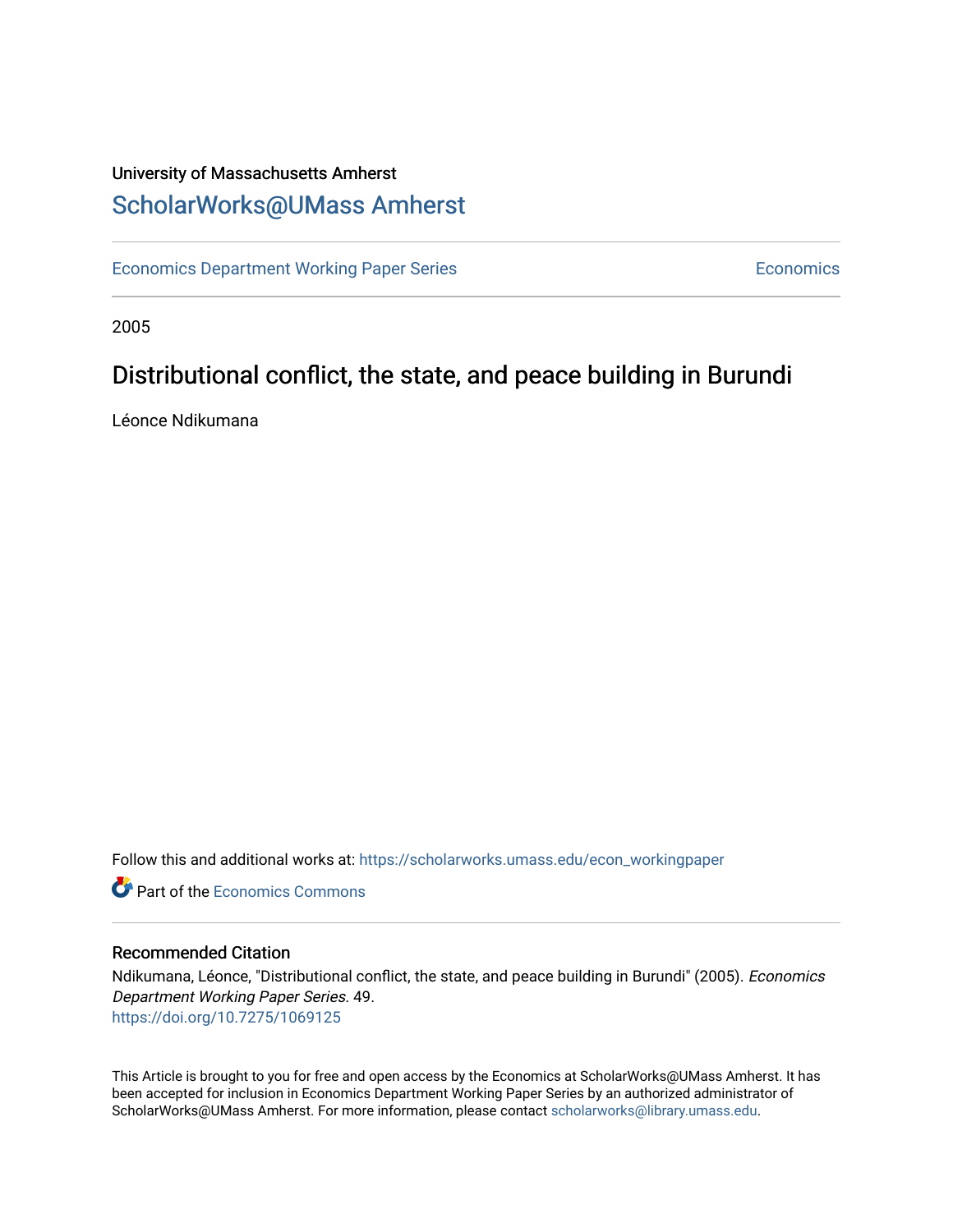# **DEPARTMENT OF ECONOMICS**

# **Working Paper**

### **Distributional conflict, the state, and peace building in Burundi**

by

Léonce Ndikumana

Working Paper 2005-13



# **UNIVERSITY OF MASSACHUSETTS AMHERST**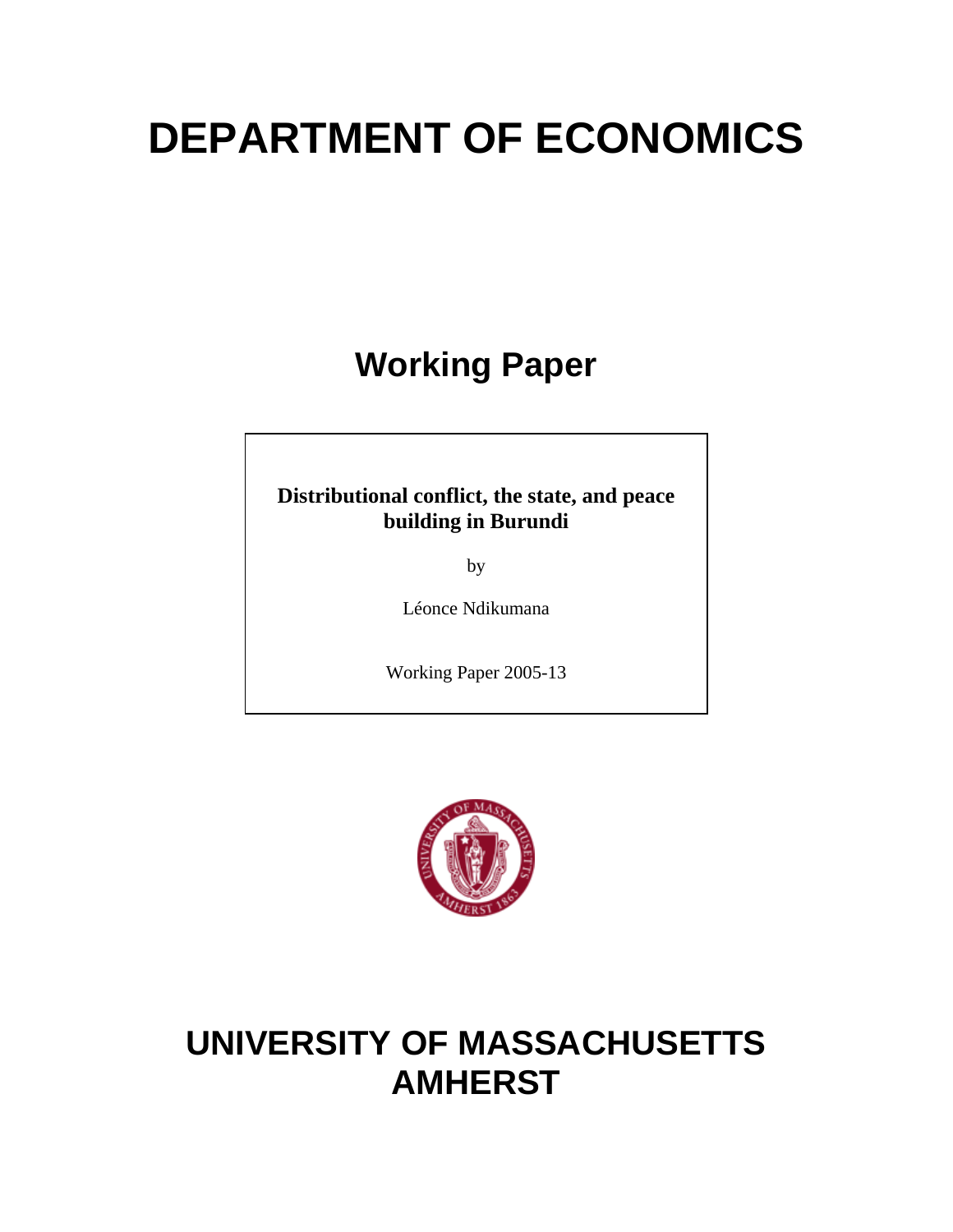#### Distributional conflict, the state, and peace building in Burundi

Léonce Ndikumana<sup>\*</sup>

Department of Economics University of Massachusetts Amherst, MA 01003 Tel: (413) 545-6359; Fax: (413) 545-2921 Email: ndiku@econs.umass.edu Web: http://www-unix.oit.umass.edu/~ndiku

This draft: June 2005

#### **Abstract**

This paper examines the causes of conflict in Burundi and discusses strategies for building peace. The analysis of the complex relationships between *distribution* and *group dynamics* reveals that these relationships are reciprocal, implying that distribution and group dynamics are endogenous. The nature of endogenously generated group dynamics determines the type of *preferences* (altruistic or exclusionist), which in turn determines the type of *allocative institutions* and policies that prevail in the political and economic system. While unequal distribution of resources may be socially inefficient, it nonetheless can be rational from the perspective of the ruling elite, especially because inequality perpetuates dominance. However, because unequal distribution of resources generates conflict, maintaining a system based on inequality is difficult because it requires ever increasing investments in repression. It is therefore clear that if the new Burundian leadership is serious about building peace, it must engineer institutions that uproot the legacy of discrimination and promote equal opportunity for social mobility for all members of ethnic groups and regions.

 $\overline{a}$ 

<sup>\*</sup> Earlier drafts of this paper were presented at the UNU/WIDER conference on "Making Peace Work", Helsinki, Finland, June 4-5, 2004, and at the Five-College African Studies Council on December 9, 2004. The author is grateful for constructive comments from participants to seminars where this paper was presented. Special thanks go to Ralph Faulkingham, Frank Holmquist, and David Newburry in the Five-College African Studies Council.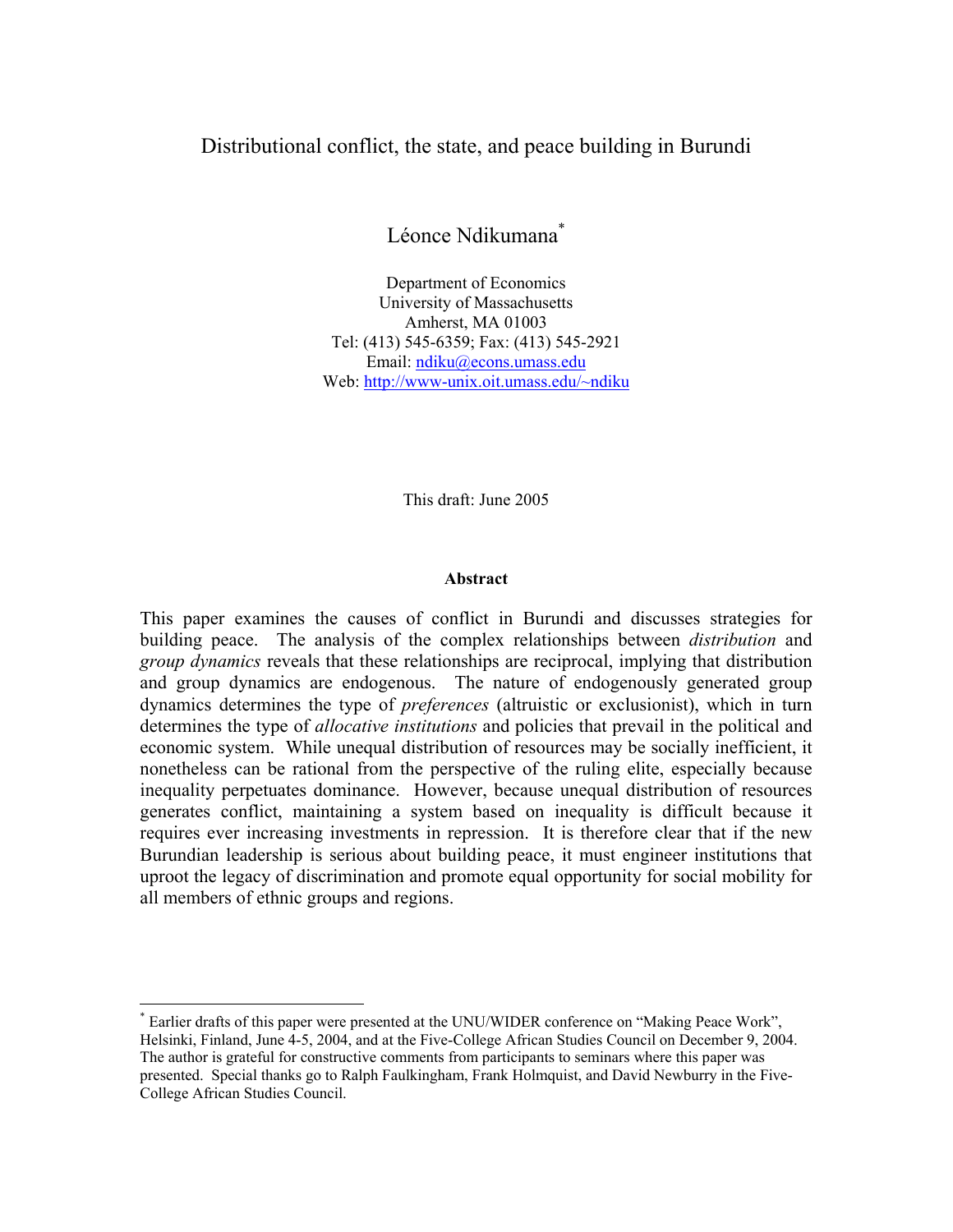#### **1. Introduction**

Since the past decade, sub-Saharan Africa has suffered a disproportionate share of civil wars and peace in conflict-affected countries has been fragile and short lived (Bigombe, Collier and Sambanis 2000). Countries fall back into civil war when the end of conflict is not accompanied by strategies explicitly aimed at addressing the root causes of conflict.

In the case of Burundi, we argue that civil wars arise from distributional conflict and that achieving political stability will require the establishment of institutional mechanisms that correct the legacy of inequality in access to economic and political power across ethnic groups and regions. This argument is based on an analysis of the complex relationships between *distribution* and *group dynamics*. The relation between distribution and group dynamics is reciprocal, implying that distribution and group dynamics are endogenous.

Distribution of economic resources and political power may be equal or unequal. Equal distribution of resources promotes *cohesive* group dynamics while unequal distribution creates *antagonism* between the privileged groups and the marginalized ones. In turn, the nature of endogenously generated group dynamics determines the type of *preferences* which may be altruistic or exclusionist. These preferences in turn determine the type of allocative institutions and policies that prevail in the political and economic system. Altruistic preferences promote egalitarian and nationalistic policies while exclusionist preferences induce sectarian and inegalitarian allocative policies. Hence the distribution of national resources (economic resources and political power) is endogenous in the sense that equality or inequality arise from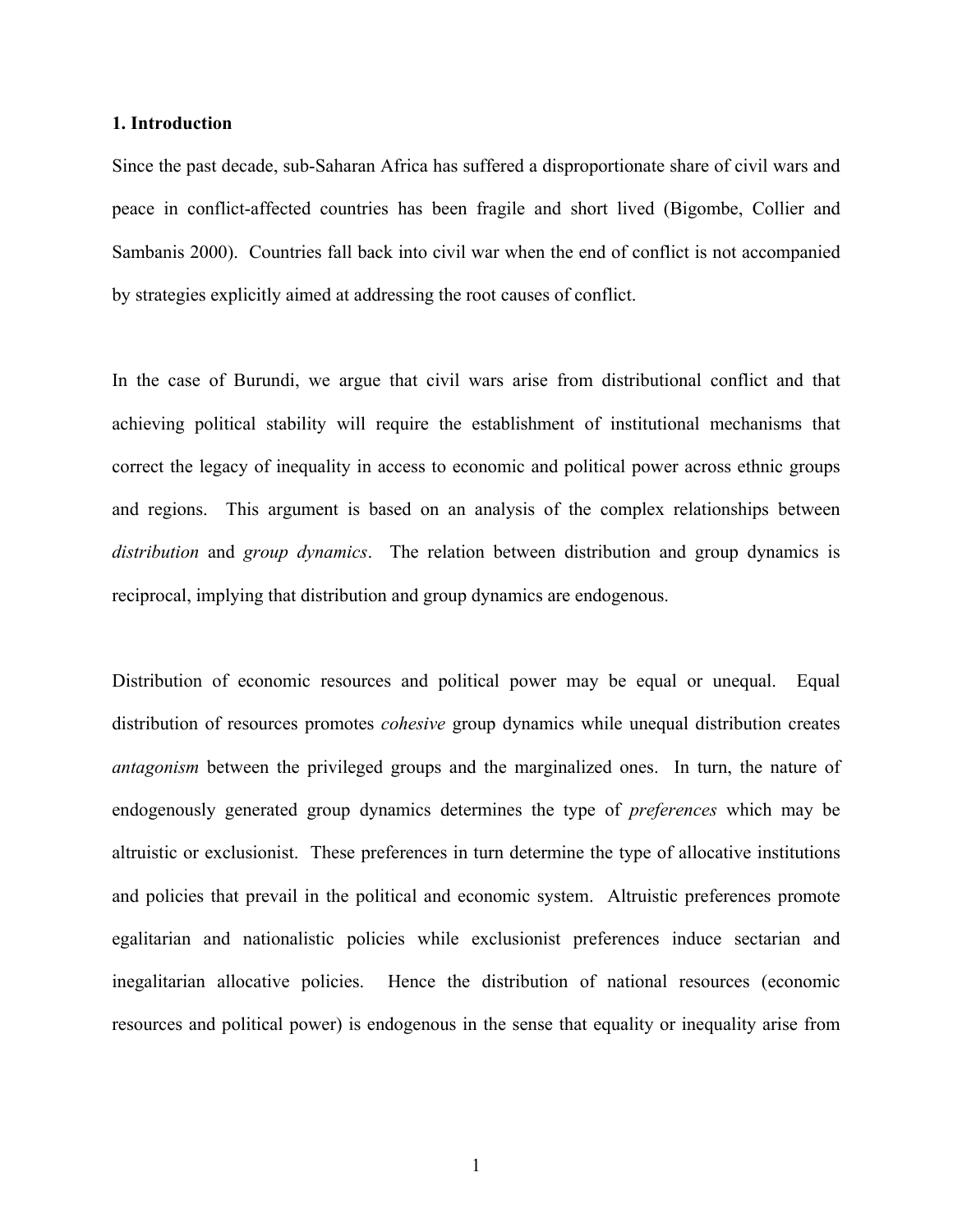the type of allocative policies that prevail in the system. These relationships are summarized in Figure 1.



#### **Figure 1: Group dynamics and distributional conflict**

It also follows from the foregoing analysis that while unequal distribution of resources may be socially inefficient, it nonetheless can be "rational" from the perspective of the ruling elite, especially because inequality perpetuates dominance. For example, the concentration of education infrastructure in the southern province of Bururi in Burundi led to sub-optimal human capital development (Ngaruko and Nkurunziza 2000; Jackson 2000). Yet this policy was a vital mechanism of consolidation of power for the southern Tutsi oligarchy. Obviously, because of the conflict that unequal distribution generates, systems based on inequality are difficult to sustain in the long run as they require ever increasing investments in repression.

This analysis has important implications for our understanding of the causes of civil wars in Burundi and the strategies to achieve peace. First, the analysis helps to clear an important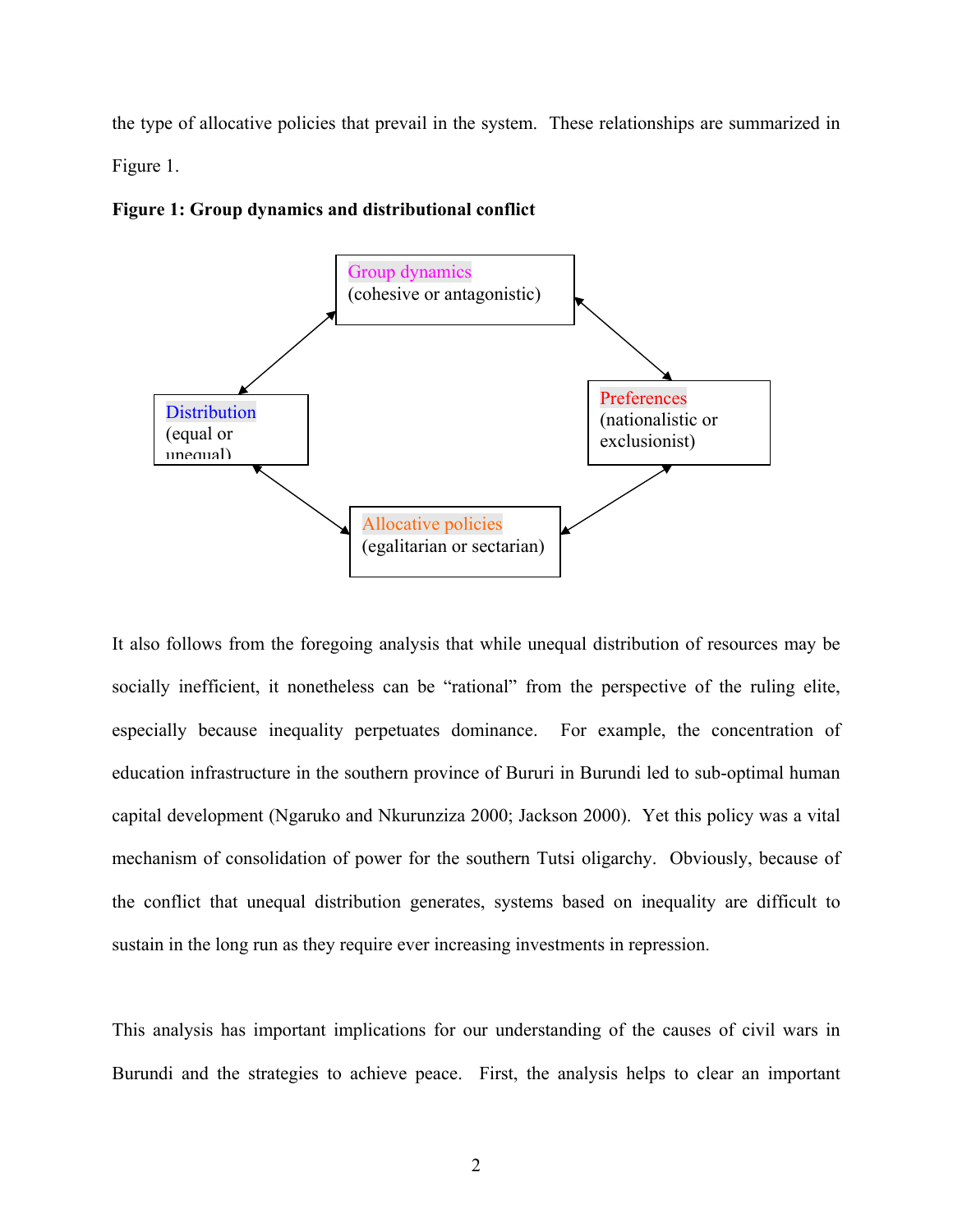confusion that has always plagued the analysis of civil wars in Burundi (and Rwanda for that matter); that is, the conflation of two distinct phenomena, namely the existence of ethnic groups and antagonism between ethnic groups. Our analysis considers the existence of distinguished ethnic groups in Burundi as a matter of historical fact.<sup>2</sup> In contrast, we argue, ethnic antagonism is an acquired phenomenon, arising from biased distribution of economic resources and political power. This analysis shifts the focus from ethnicity *per se* to distribution as a primary cause of civil wars.

Secondly and most importantly, by shifting the attention to distribution, the analysis generates useful insights about strategies for building lasting peace in the post-conflict era. The analysis suggests that emphasis should be on policies that alleviate inequality across ethnic groups and regions while promoting institutional accountability. It becomes clear then that while democracy is the necessary route to stability, simply replacing one ethnic group by another in the political hierarchy through blind democratic calculus is not a viable long-term solution to civil wars. This is to say that institutional reform will not end with the simple establishment of a western-style democratic system. Such a system can in fact be counterproductive if it results in the institutionalization of ethnic dominance, regional inequality, or any other form of bias in the economic and political arenas.

This paper reviews the evidence in the literature on the causes of conflict in Burundi with the aim of examining the role of distribution in generating conflict. We illustrate the distributional

1

 $2$  We do not discuss the issue of existence or nonexistence of ethnic groups in Burundi. We find such an enterprise fundamentally futile for the purpose of explaining conflicts. The relevant issue is not whether ethnic groups exist or not but why and how they arise in the complex interaction among multiple factors that cause conflict. Ethnicity may be a contributor to conflict only if it instrumented for the purpose of controlling power and extracting the rents associated with monopolization of power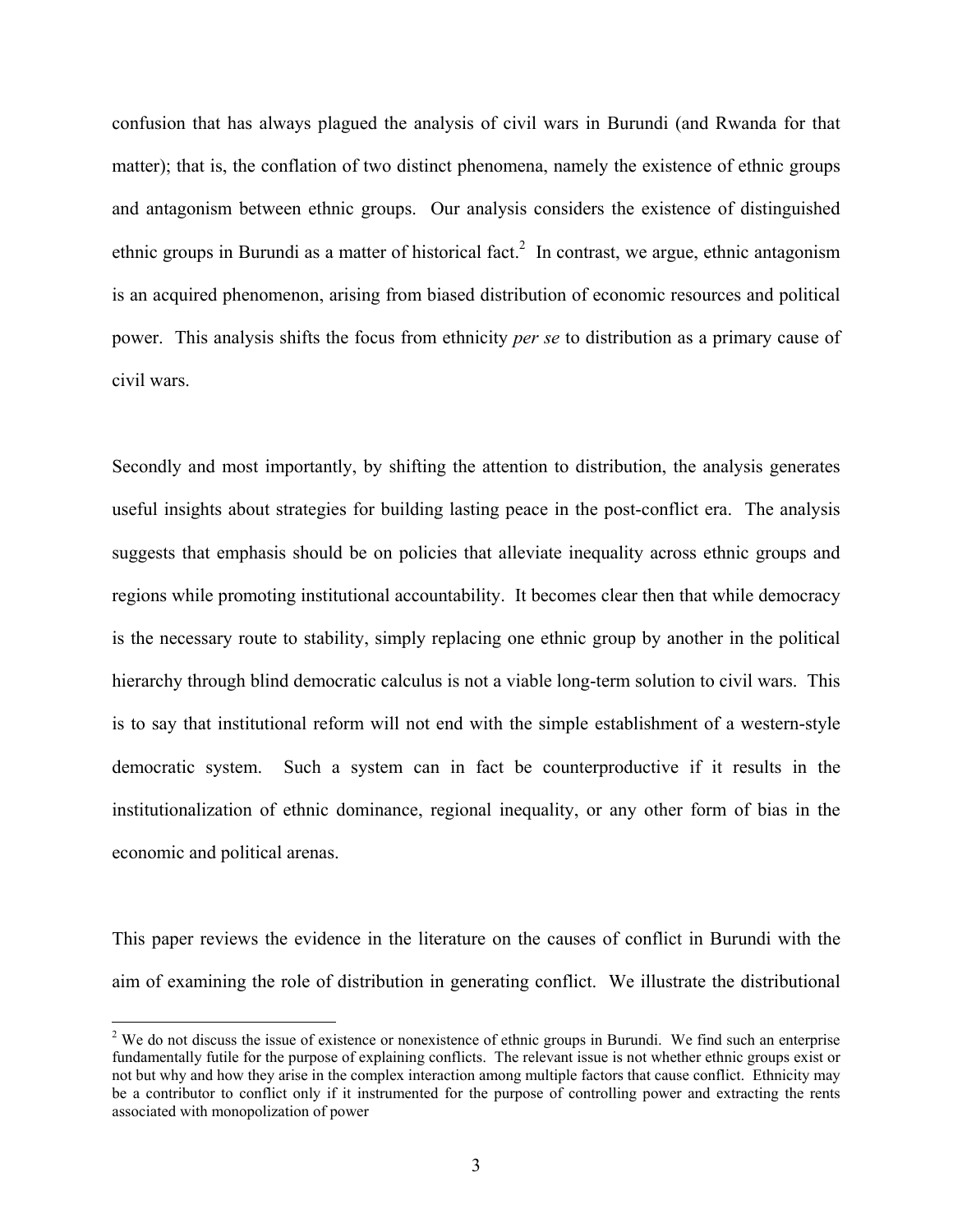nature of conflict by examining the role of two key institutions that cemented inequality and exclusion in colonial and post-colonial regimes, namely the education system and the military. We examine the conflicts that plagued the post-independence era, namely the 1965 killings, 1972 massacres, the 1988 uprising and killings, the rebel invasion of 1991, and the conflict that erupted at the assassination of the newly democratically elected president Melchior Ndadaye in October 1993. The analysis refers to four main historical eras, the pre-colonial and colonial eras, the reign of the monolithic military republics (1966-1993), and the post-1993 period.

The rest of the paper is organized as follows: the following section reviews the lessons from the literature on conflicts in Burundi and in Africa in general with an emphasis on the role of ethnicity, patrimonialism, predation, and institutional failure. Section 3 discusses how civil wars in Burundi arise from distributional conflict. Section 4 uses the lenses of distributional conflict to highlight the main economic and political problems that must be addressed in building lasting peace. Section 5 concludes.

#### **2. Explaining conflicts in Burundi: What have we learned?**

#### *The role of ethnicity*

The question of the role of ethnicity in explaining conflict in Burundi has occupied a central place in the literature. Conflicts in Burundi have often been characterized as clashes between two inherently antagonistic ethnic groups. We argue that this characterization is fundamentally flawed and inconsistent with historical evidence.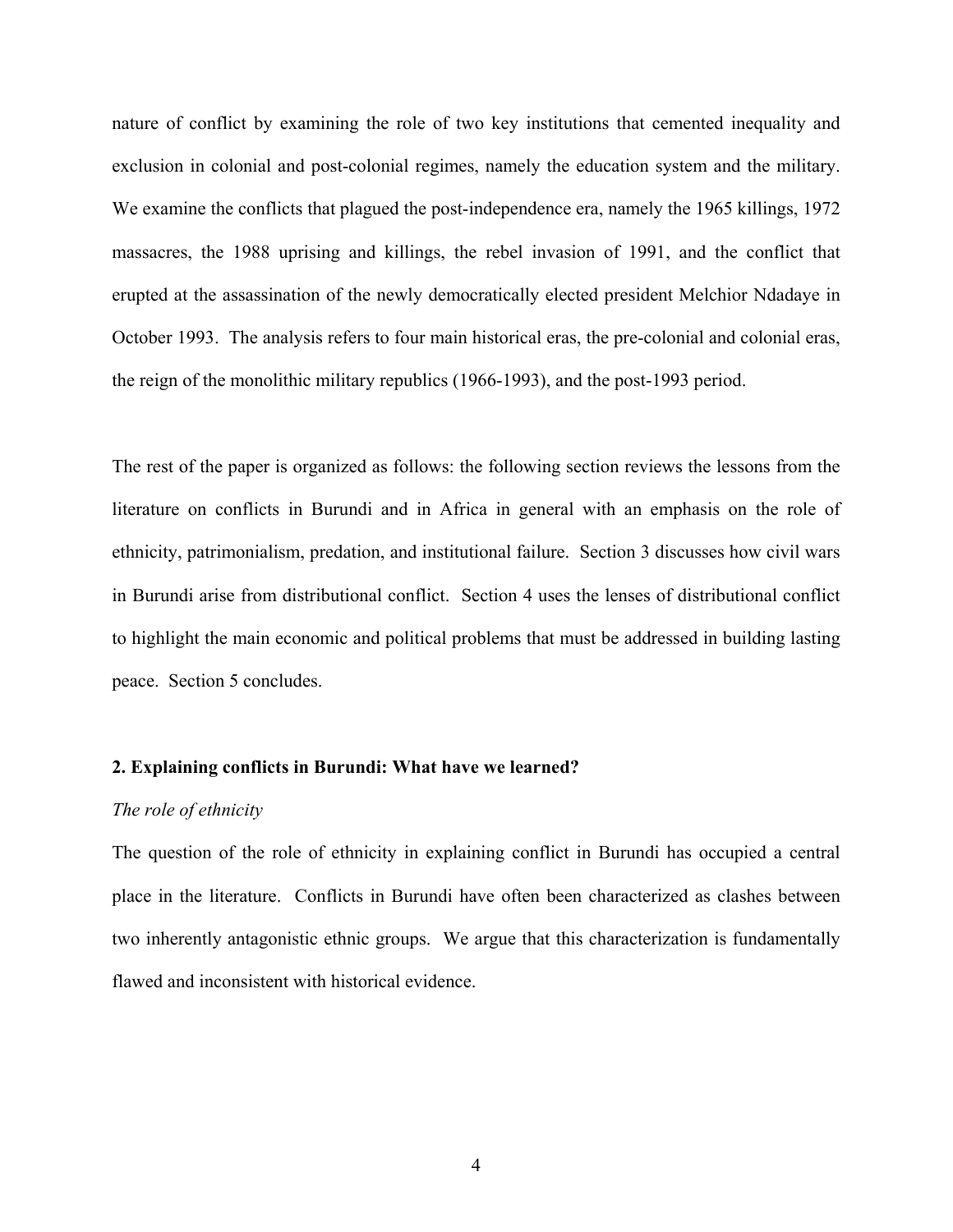In his influential book on conflict in Burundi, Lemarchand (1995) pointed out an important "paradox" in the history of Burundi. He noted that uncharacteristically for a sub-Saharan African country, ethnic groups in Burundi have a long history of peaceful cohabitation, speaking the same language, sharing the same culture and having submitted to the same traditional monarchy. However, in the end of the colonial era and throughout the independence era, the country experienced conflicts that, on the surface, opposed the Hutu to the Tutsi. Given that the Hutu and the Tutsi have not always antagonized, the question we must ask is what happened during the colonial and post-colonial periods that generated violent conflicts along ethnic lines.

**Table 1: Ethnic origin of chiefs in Burundi, 1929-1945** 

| <b>YEAR</b> | <b>GANWA</b> |      | <b>TUTSI</b> |      | <b>HUTU</b> |               | <b>TOTAL</b> |               |
|-------------|--------------|------|--------------|------|-------------|---------------|--------------|---------------|
|             | number       | $\%$ | number       | $\%$ | number      | $\frac{0}{0}$ | number       | $\frac{0}{0}$ |
| 1929        | 76           |      | 30           | 23   | $\gamma$    | 20            | 133          | 100           |
| 1933        | 36           | 78   |              |      |             |               | 46           | 100           |
| 1937        | 35           | 80   |              | 18   |             |               | 44           | 100           |
| 1945        | 25           |      | 10           | 29   |             | U             | 35           | 100           |

Source: Lemarchand, R. 1994*. Burundi: Ethnocide as Discourse and Practice*. Cambridge: Cambridge University Press.

One source of explanation for why conflict happened is the introduction of ethnicity as a primordial determinant of access to power starting from the colonial era. The 1929 reorganization of the territorial administration marked a turning point in the history of the country with regard to the role of ethnicity in politics. The Belgian colonizers orchestrated an overhaul of the administration that resulted in the domination of the political system by chiefs from the Tutsi ethnic group (Table 1). In 1929, 20 percent of the chiefs were Hutu but by 1945 there were no Hutu chiefs in the administration. This administrative reform marked the beginning of marginalization of the Hutu in politics. Tutsi domination of the political system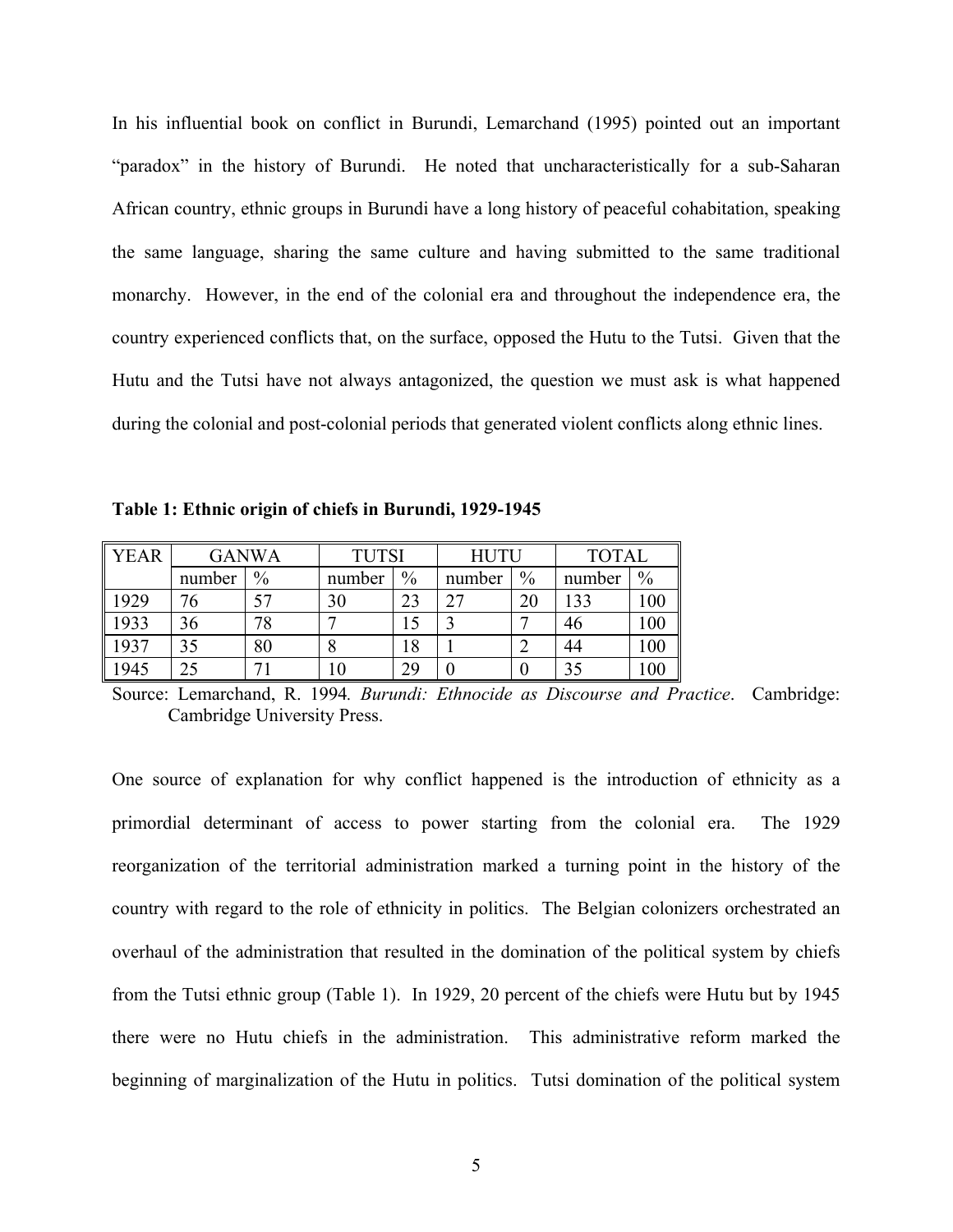continued since then and was consolidated especially after the 1972 massacres. Table 2 illustrates the evolution of domination of the government by the Tutsi. The table also illustrates the volatility of the political system in the periods leading to and following independence, which resulted from both antagonism between the Hutu and Tutsi elites as well as factionalization within the Tutsi elite, especially between Bururi and Muramvya.<sup>3</sup>

| Government head: name and    | Duration and fate of           | Number of | Number of  | Total        |
|------------------------------|--------------------------------|-----------|------------|--------------|
| ethnic origin                | government head                | Hutu      | Tutsi      |              |
| Louis Rwagasore, PM, Ganwa   | 2 weeks: September 1961-       | N/A       | N/A        | N/A          |
|                              | October 1961                   |           |            |              |
|                              |                                |           |            |              |
|                              | (Assassinated)                 |           |            |              |
| André Muhirwa, PM, Tutsi     | 18 months: October 1961-June   | 4(37%)    | 7(63%)     | 11           |
|                              | 1963                           |           |            |              |
|                              | (Resigned)                     |           |            |              |
| Pierre Ngendandumwe, PM,     | 9 months: June 1963-March      | 6(46%)    | 7(54%)     | 13           |
| Hutu                         | 1964                           |           |            |              |
|                              | (Resigned)                     |           |            |              |
| Albin Nyamoya, PM, Tutsi     | 9 months: March 1964-January   | 5(38%)    | 8(62%)     | 13           |
|                              | 1965                           |           |            |              |
|                              | (Resigned)                     |           |            |              |
| Pierre Ngendandumwe, PM,     | 1 week: 7-15 January 1965      | $6(40\%)$ | $9(60\%)$  | 15           |
| Hutu                         | (Assassinated)                 |           |            |              |
| Joseph Bamina, PM, Hutu      | 8 months: January-September    | $6(40\%)$ | $9(60\%)$  | 15           |
|                              | 1965                           |           |            |              |
|                              | (Executed)                     |           |            |              |
| Leopold Bihumugani (Biha),   | 14 months: September 1965 -    | $6(60\%)$ | $4(40\%)$  | 10           |
| PM, Tutsi                    | November 1966                  |           |            |              |
|                              | (Arrested)                     |           |            |              |
| Michel Micombero, President, | 10 years: December 1966-       | 5(36%)    | 9(64%)     | 14 (December |
| Tutsi                        | November 1976                  |           |            | 1966)        |
|                              | (Overthrown)                   |           |            |              |
|                              | 10 years: November 1976-       | $4(20\%)$ | $16(80\%)$ |              |
| Jean-Baptiste Bagaza,        |                                |           |            | 20 (November |
| President, Tutsi             | September 1987                 |           |            | 1976)        |
|                              | (Overthrown)                   |           |            |              |
| Pierre Buyoya, President,    | 5 years: September 1987-July   | 5(26%)    | 14(74%)    | 19           |
| Tutsi                        | 1993                           |           |            | (1987)       |
|                              | (lost in democratic elections) |           |            |              |

**Table 2: Ethnic composition of governments in Burundi, 1961-1993** 

Sources: Eggers, Ellen (1997) *Historical Dictionary of Burundi*. Lanham, MD: Scarecrow Press. Ntibazonkiza, Raphaël (1993) *Au Royaume des Seigneurs de la Lance: Une Approche Historique de la Question Ethnique au Burundi,* Tome 2. Bruxelles: Bruxelles-Droits de L'Homme. Note:  $PM = Prime Minister$ ;  $N/A = not available$ .

 $\overline{a}$ 

 $3$  The Muramvya province was the historical headquarters of the kingdom. Under the monarchy, the Tutsi from the Hima clan were considered an underclass within the Tutsi ethnic group. Bururi contains a large proportion of Tutsi-Hima, the clan of all the former military presidents (Micombero, Bagaza, and Buyoya).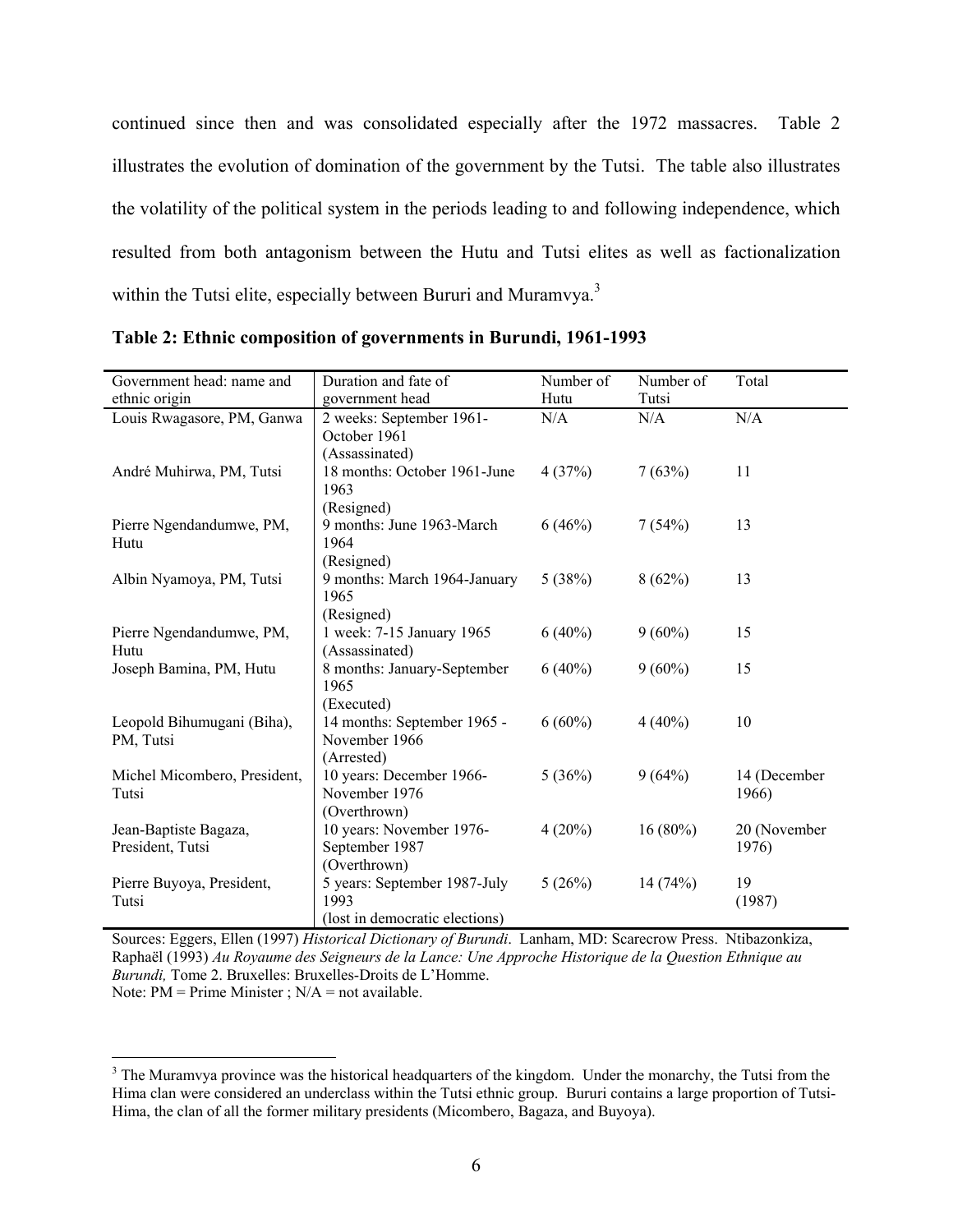Ethnic diversity is not a direct cause of conflict in Burundi but ethnicity is intertwined with other political and regional factors in contributing to conflict.<sup>4</sup> On the one hand, the Tutsi-Hima from the southern province of Bururi exploited ethnic identity to control power. In turn, political entrepreneurs excluded from state spoils activated ethnic solidarities to challenge the regime in place. Thus, ethnic diversity became an instrument for political competition in the pursuit of economic and political advantages. It follows that conflicts are caused not by ethnic diversity *per se* but by inequality in the distribution of access to national resources and political power across ethnic groups. When the political system discriminates along ethnic lines, then ethnicity becomes a vehicle of conflict.

#### *Patrimonialism, predation and institutional failure*

 $\overline{a}$ 

Under the pre-colonial era, leadership was surrounded by the mythical notion of divine power of the King. The King was above the nation and just under god: "*Imana, Umwami, Uburundi*" (God, the King, and the nation) was the traditional order (Ngaruko 2003). Everything belonged to the King, including material resources as well as the people. This tradition established the notion that the King not only ruled the country but also owned the country and its resources. A patrimonial system generates rents that accrue to only those who belong to the "clan" of leaders. The smaller the clan the larger the individual share in the rents. Therefore, clan members have the incentives to erect barriers to entry into the club.

<sup>&</sup>lt;sup>4</sup> A similar conclusion has been reached in careful analyses of conflicts in neighboring Rwanda, including studies of the genocide, an event that has gained world attention and which has by and large been characterized as an ethnic war. For example, Hintjens (1999: 248) concludes that genocide was not the outcome of "spontaneous outbursts of mutual antagonisms between ethnic groups." Fedderke, Luiz, and de Kadt (2004) make a similar argument in the case of South Africa. They argue that "what really matters is not the [social] cleavage, but that it [the cleavage] comes to serve as a political tool in distributional conflict" (Fedderke et al 2004: 19). Collier (2000a) finds that ethnicity has negative effects only in bad political environment (with limited political rights) but has not link with conflict in democracies. Alesina and La Ferrara (2004) argue that diversity (including ethnic diversity) may actually increase productivity trough diversity of skills and innovative abilities.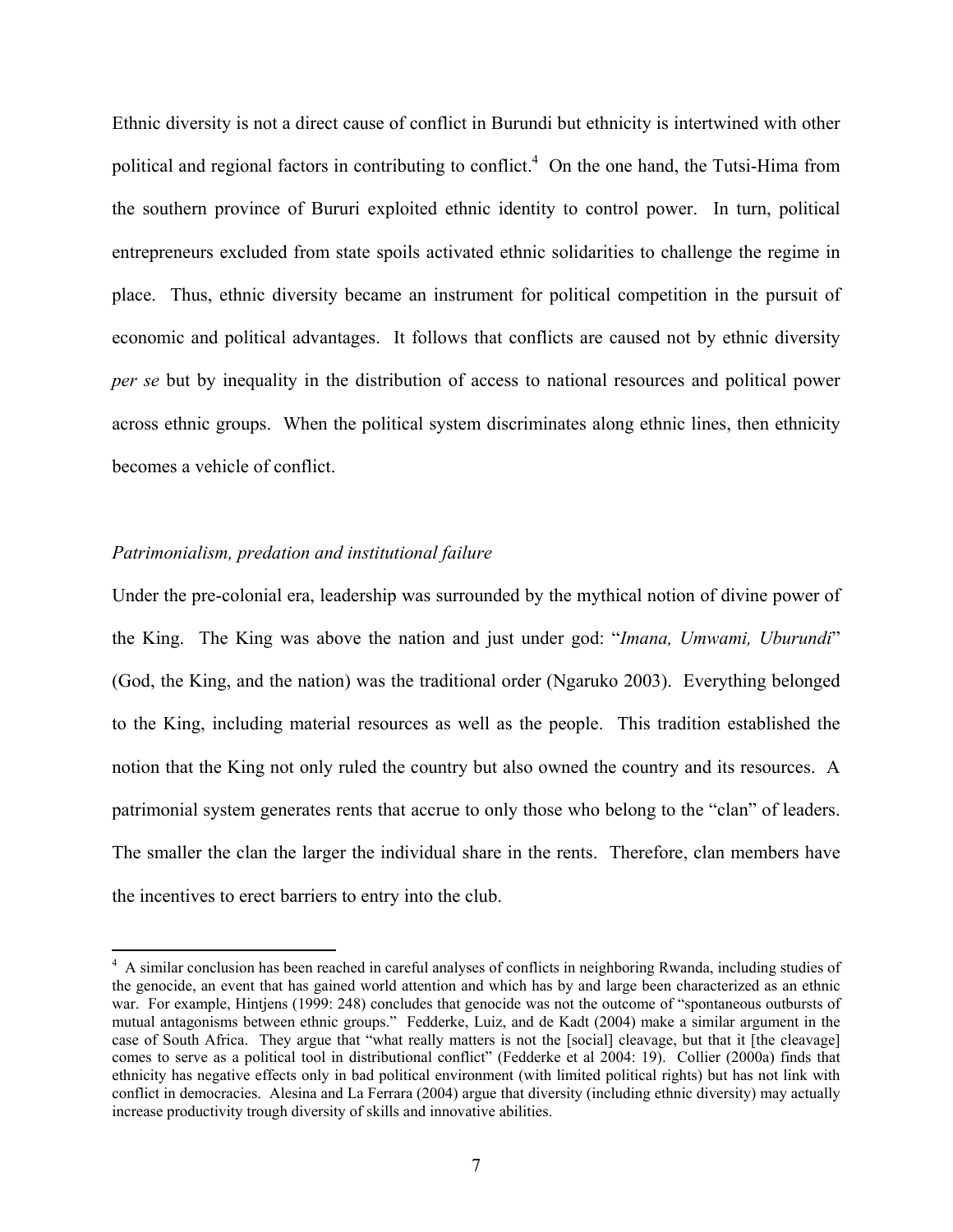During the republic era, leaders perpetuated patrimonialism by actively engineering institutions and mechanisms of exclusion and repression, including the use of force and intimidation against those who were suspected of not adhering to state ideology. The regimes also used ideology and propaganda mainly through the party UPRONA (Unité pour le Progrès National), which was instituted into a unique party during the first military regime (1966-76). The unique party played the same role as that of myth under the monarchy in brainwashing the public and promoting the notion of unchallenged submission to the authority.

Two important features characterized the patrimonial state in Burundi: *centralization* and *penetration*. 5 Centralization facilitated control over the economy and the political system while penetration extended control down to the lowest strata of the social structure. The administration and party leadership from the lowest level to the top were controlled by "agents of the state" who were accountable to the central authority only. Local officials were often "expatriates" from other communes and provinces. Officials from the south served as administrators of communes in the north while the reverse was unthinkable. This institutional engineering allowed the central authority to control power at all levels in the country. The system also undermined public accountability on the part of government officials and allowed them to behave like the old King in that they were above the people and just under their "god", that is, the central authority.

The state also hijacked civil society organizations to consolidate state ideology. Youth and women associations and labor unions were branches of the unique party used as propaganda instruments to brainwash the citizenry and enforce the supremacy of state ideology. State

<sup>&</sup>lt;sup>5</sup> See Laely (1997) for an interesting discussion of the relationship between the centralized state and the peasantry.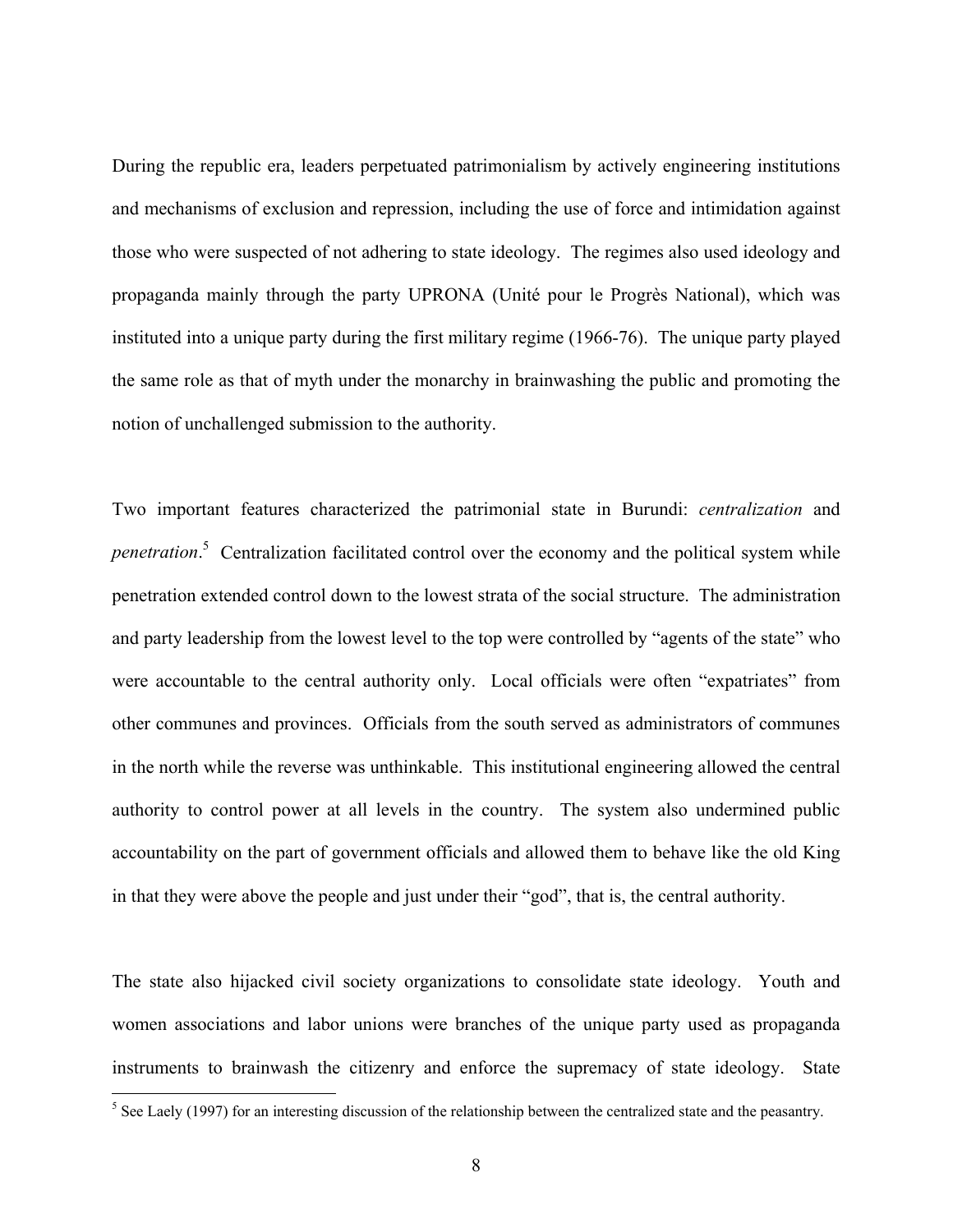penetration extended even to the clergy. The Catholic Church in particular was viewed as a potential threat, especially due to its involvement in formal and informal education, which was seen as a potential vehicle for alternative ideological beliefs. The independence of the church was nevertheless compromised by the presence of influential clergymen from the South who often served as arms of the state. The state often was able to take advantage of the trust enjoyed by clergymen vis-à-vis the people to extract valuable information from or even influence cooperative behavior of potential opposition leaders.<sup>6</sup>

While the patrimonial system was effective in repressing potential dissidence it nevertheless sowed the seeds of conflict by perpetuating alienation among the majority of the population, namely the Hutu and the non-southern Tutsi. Because discrimination had operated along ethnic lines, it is not surprising that the subsequent conflicts had an ethnic dimension.

The regional dimension has generally been overlooked in the analysis of conflicts in Burundi. Integrating the regional dimension allows us to understand why and how ethnicity is not a deterministic factor of conflict in Burundi (see Ngaruko and Nkurunziza 2000, 2003; Ndikumana 1998). Ngaruko and Nkurunziza (2003: 384) put it as follows: "Like the ethnic factor, regionalism appears as a tool which has been instrumented for rent-seeking, the root cause of civil wars in Burundi. Ethnic and regional factors complement each other to shape rent collection and sharing, and none of them can explain violence *alone7* ." Both ethnicity and regionalism are related to conflict only because they are dimensions along which power and

 $\overline{a}$ 

<sup>&</sup>lt;sup>6</sup> For example, the very influential Bishop of the Diocese of Bururi, Bernard Bududira, was an important advisor to military presidents who often used the clergyman's position to gain access to opposition leaders. 7

 $<sup>7</sup>$  My emphasis.</sup>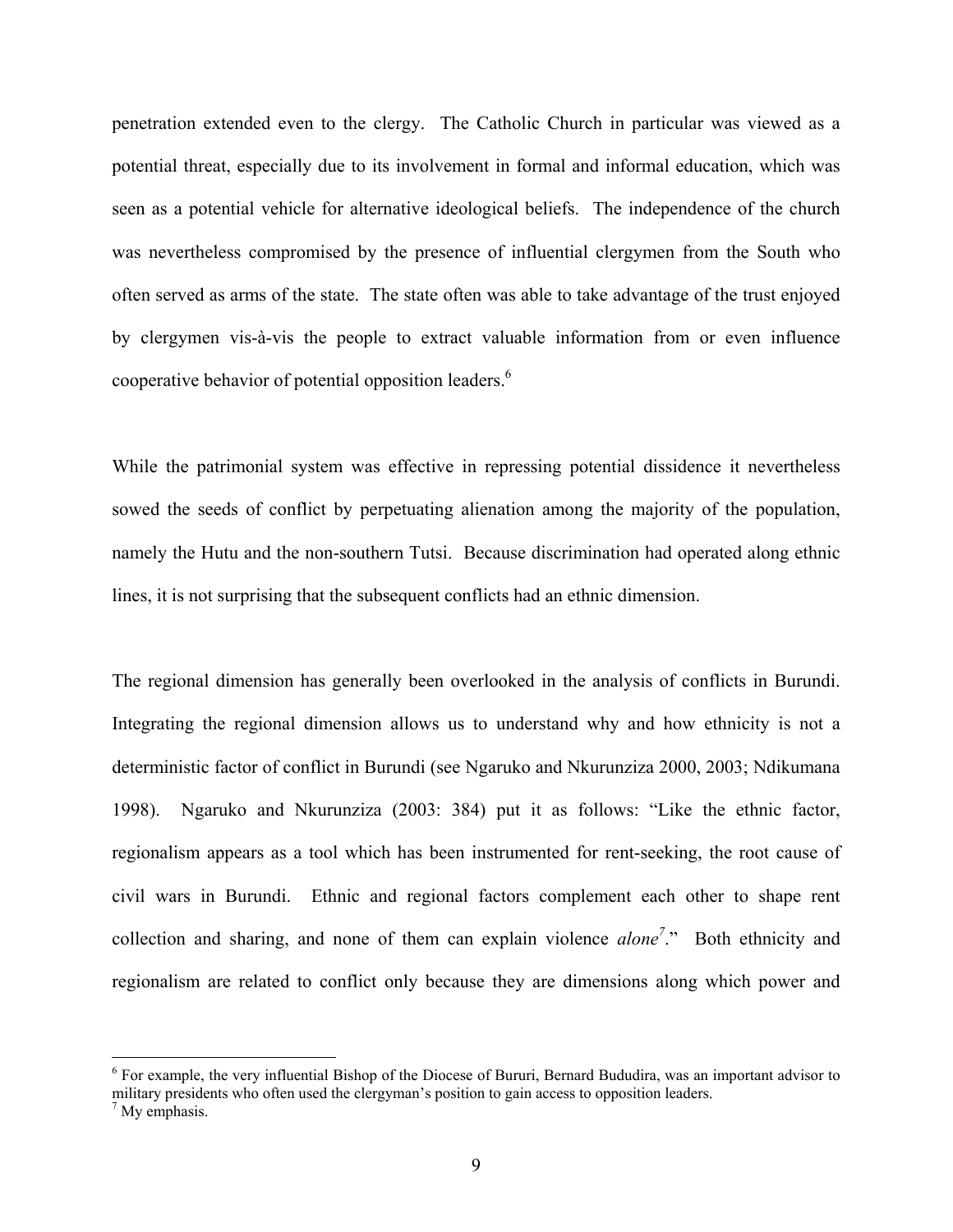resources have been concentrated and monopolized. They are not deterministic factors of conflict in and by themselves.

The post-independence regimes established true "predatory bureaucracies" (Ngaruko and Nkurunziza 2003; Ngaruko 2003) aimed at channeling wealth to the benefit of the Tutsi-Hima elite from the south. Various mechanisms allowed the minority southern elite to gain control over the economy. One of these mechanisms is through *excessive regulation* in the economic system. Excessive regulation allowed leaders to extract rents through bribes and other forms of corruption. Corruption can be decomposed as follows:<sup>8</sup>

#### *Corruption = Discretion + Monopoly – Accountability + Hysteresis*

Discretion refers to the power of the state to influence the markets, mainly through regulation and expanded public procurement, which creates opportunities for "commercialization" of the law through bribery and obstruction of trade through extortion. Monopoly refers to exclusive control over the economy by the government and the political elite, which, coupled with monopolization of political power by ethno-regional entities, increases the discretionary power of leaders, creates an "economy of solidarity", and promotes the "politics of the belly."<sup>9</sup>

Lack of accountability is a consequence of high centralization and concentration of political and economic power and it is a self-perpetuating process. As Collier (2000b: 197) points out, "once a society becomes corrupt there are powerful forces tending to keep it corrupt." Due to monopolization of state institutions, corruption became the norm in public management, then

<sup>&</sup>lt;sup>8</sup> The last term of the above expression 'hysteresis' is from Collier (2000b) while the other terms are from Klitgaard  $(1988)$ .

The expression "politics of the belly" is borrowed from Bayart (1993).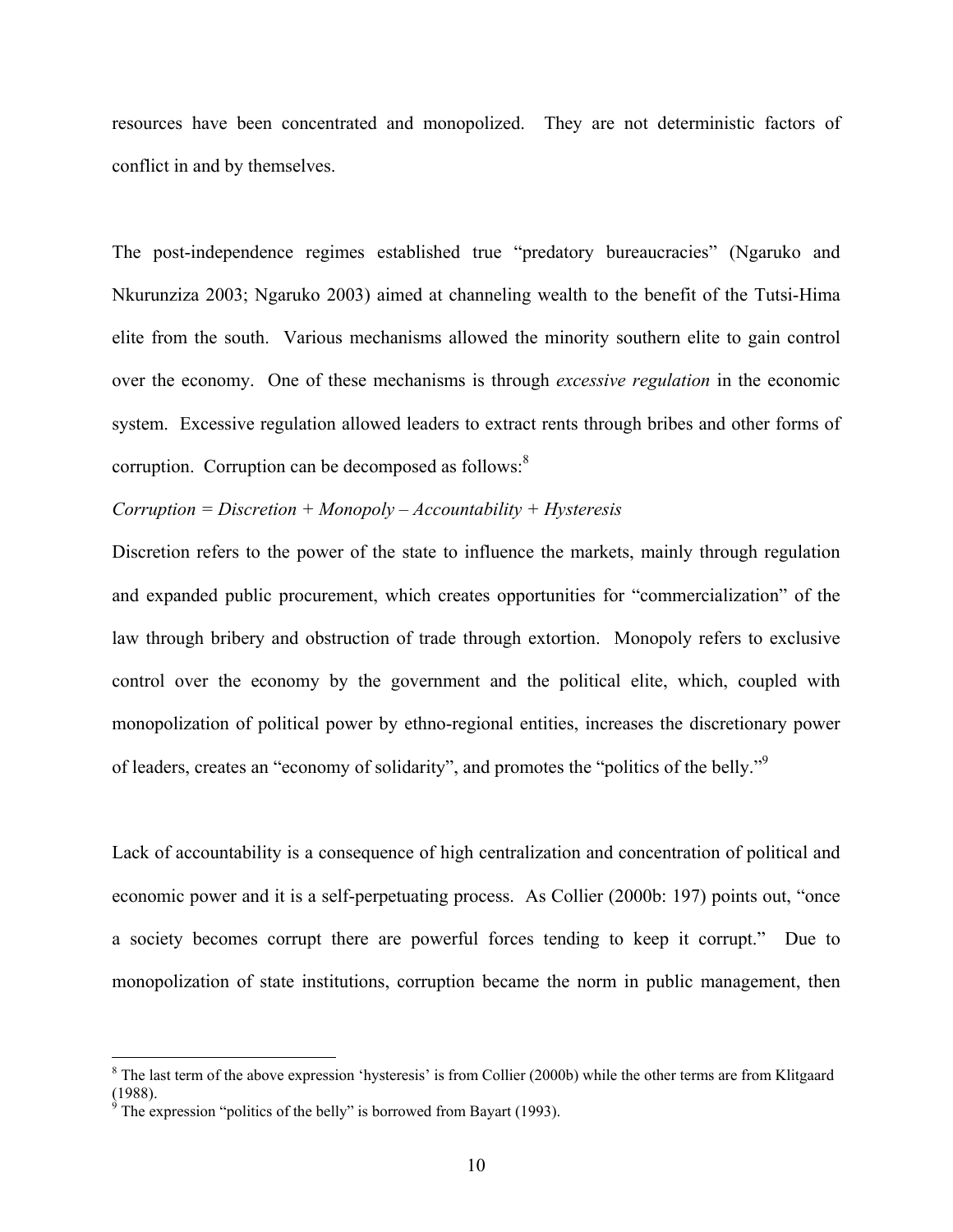corruption became "expected", and in the end corruption became a self-perpetuating process.<sup>10</sup> Corruption is vertically and downward contagious, which takes away not only administrative accountability, but also moral guilt.<sup>11</sup>

Excessive regulation serves as a barrier to entry into the private sector for actors who are not politically connected. It is not surprising that a substantial proportion of those who own large private companies in Burundi are former high ranking government officials or their relatives (Ngaruko and Nkurunziza 2003). Concentration of economic power is therefore a result of concentration of political power.

Another mechanism of redistributive politics is through the management of the public sector. Ngaruko and Nkurunziza (2000: 386) find that in 1996, the assets of the 37 fully state-controlled firms represented 48% of the country's GDP. For all parastatals combined, the ratio was a staggering 77%. The parastatal sector constituted a channel of distribution of wealth to members of the southern Tutsi minority. Moreover, the policy of expansion of the public sector suffocated the private sector while diverting scarce public funds away from socially productive investments. Since only a select few had access to jobs and command positions in the parastatal sector, such a policy increased inequality along ethnic and regional lines.

 $\overline{a}$ 

 $10$  Honest behavior (and assiduity at work) by a new public manager is often regarded as evidence of "inexperience" and excessive zealousness, or "*amavamuhira*" (literally meaning "the energy of someone coming freshly from home"). The idea is that once acclimated, a new public manager will "join the club" and start shirking his/her duties while filling his/her private purse using public resources.

<sup>&</sup>lt;sup>11</sup> In Burundi, the code of wisdom in public service is: "*impene irisha aho iziritse*" ("a goat grazes wherever it is tied in the prairie") or "*nta mbwa ikugana igufa mu kanwa*" ("no dog barks with a piece of bone in its mouth"). The message is that it is acceptable (expected) to be corrupt under the blessing of a corrupt leader.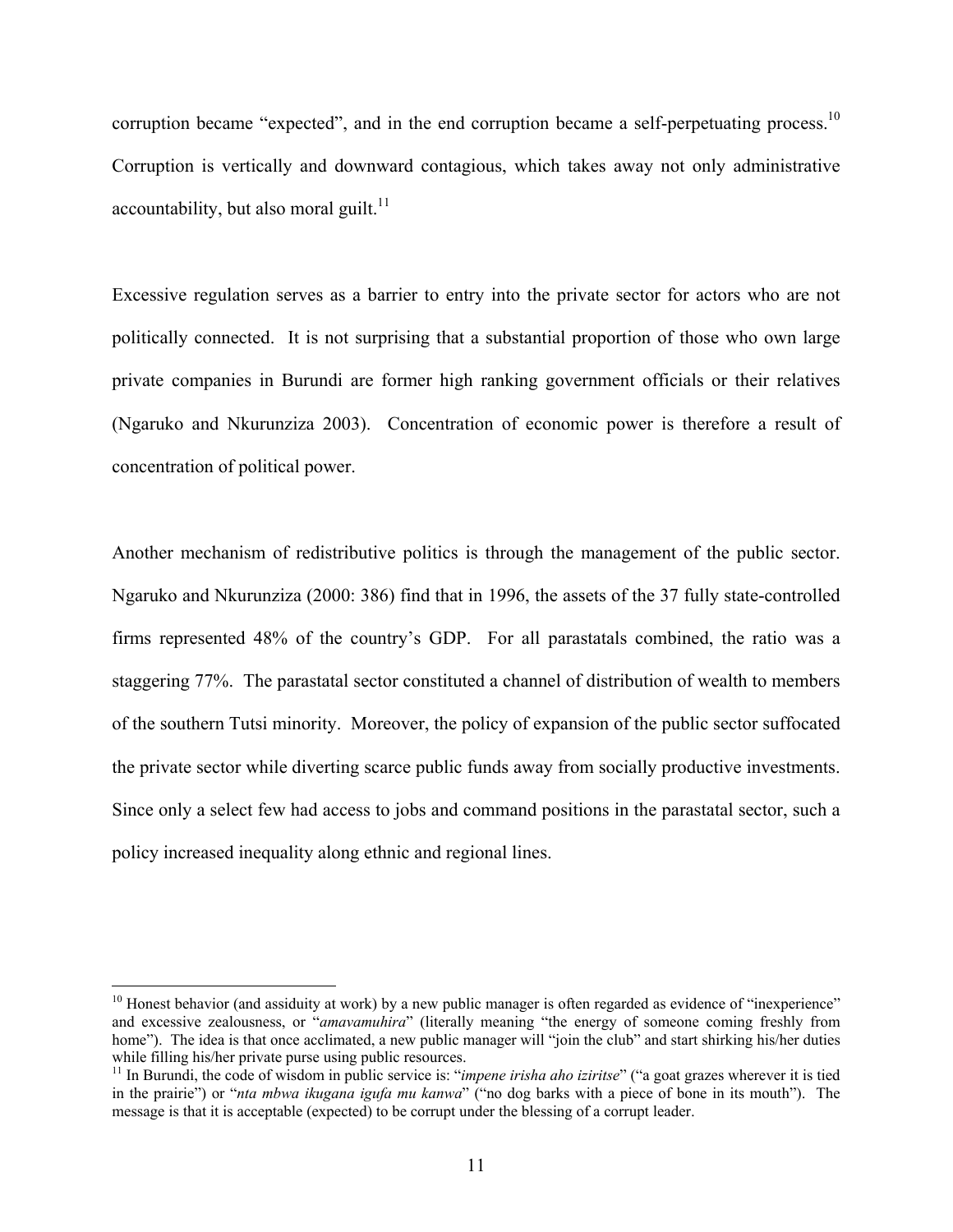From the foregoing analysis, we conclude that institutional failure constitutes an important cause of conflict in Burundi (Ndikumana 1998). The Burundian state has failed to perform its usual functions of enforcing the rule of law, protecting individual and property rights, enforcing the rules of fair social exchange, administering justice for all, and redistributing national wealth. Institutional failure created a divorce between the *privatized state* and the population while perpetuating a *culture of impunity* as well as incentives to capture the state for personal interests. However, although institutions failed, they have proved resilient to change. Consequently, institutional failure has created an environment that not only predisposed the country to conflict but also contributed to the reoccurrence of conflicts. Ndikumana (1998) discusses this argument in detail.

#### *Greed and grievance*

1

The "greed and grievance" models of civil wars, which emphasize the motives and costs of organizing and maintaining rebellions, have been used to explain conflicts in African countries and around the world (Collier and Hoeffler 1998, 2001, 2002).<sup>12</sup> Applying the Collier-Hoeffler model (henceforth C-H model) to the case of Burundi yields important insights into the causes of conflict (Ngaruko and Nkurunziza 2003). The model predicts correctly that Burundi is more prone to conflict than the average country in the sample (see Tables 3 and 4). The results of the C-H model indicate that the average probability of a new war over the 1960-95 period is 26 percent for Burundi compared to about 7 percent for the sample.

<sup>&</sup>lt;sup>12</sup> Also see Grossman (1999) and Horowitz (1995) for a discussion of the greed and grievance model of conflicts. See Fearon (2004) and De Soysa (2002) for an evaluation of the greed theory of civil war with regard to the role of primary commodities exports for conflict.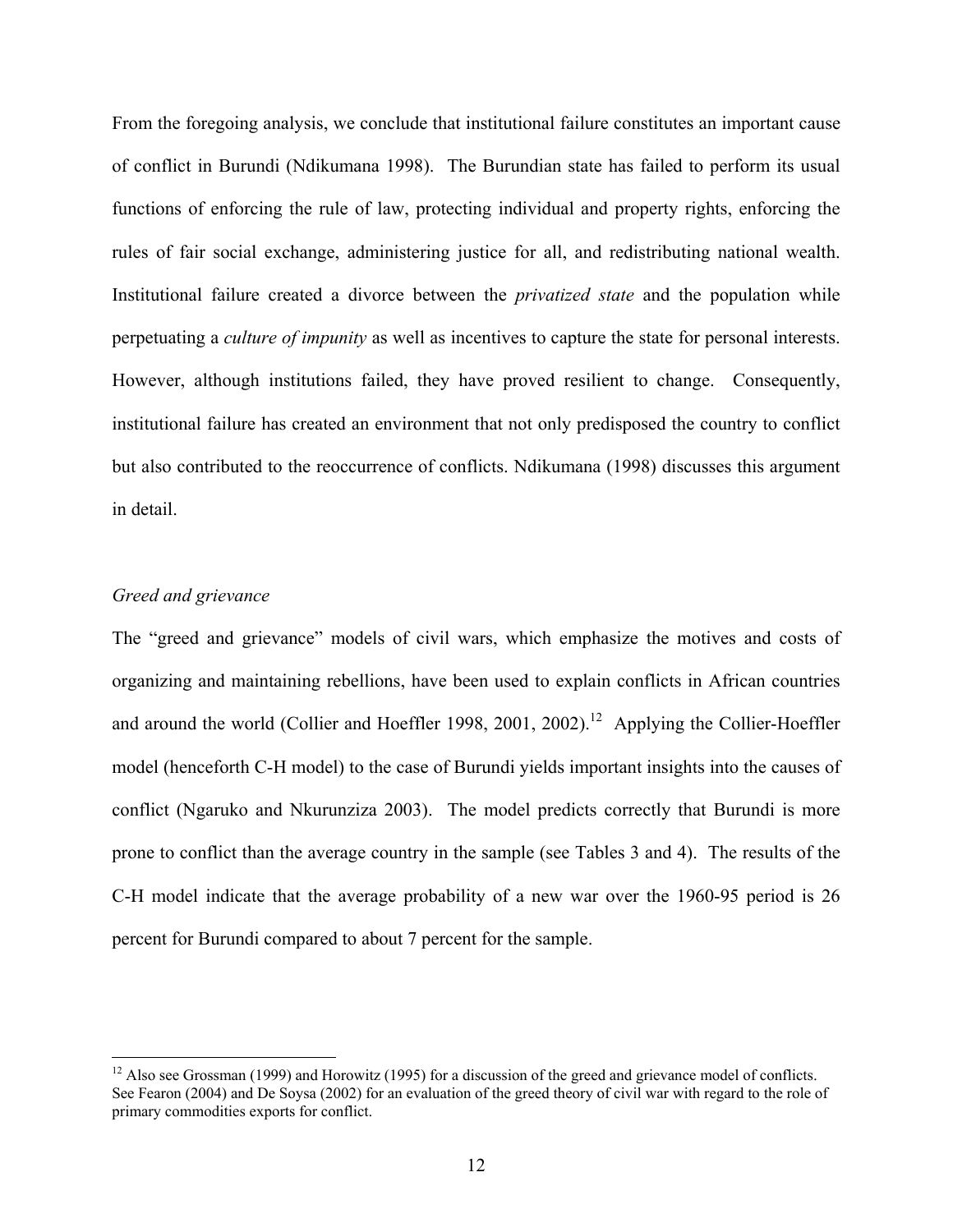| Factor of conflict                            | Does the factor | Does the factor make                                   | Comments                                                                                              |  |  |
|-----------------------------------------------|-----------------|--------------------------------------------------------|-------------------------------------------------------------------------------------------------------|--|--|
|                                               | increase or     | Burundi safer or riskier                               |                                                                                                       |  |  |
|                                               | decrease risk?  | compared to the sample<br>average?*                    |                                                                                                       |  |  |
| Secondary male<br>education                   | Decreases risk  | Makes Burundi riskier                                  | Consistent                                                                                            |  |  |
| Income                                        | Decreases risk  | Makes Burundi riskier                                  | Consistent                                                                                            |  |  |
| Growth                                        | Decreases risk  | Makes Burundi riskier                                  | Consistent                                                                                            |  |  |
| Primary exports                               | Increases risk  | Makes Burundi riskier                                  | Primary commodities $=$<br>agricultural products                                                      |  |  |
| Social<br>fractionalization                   | Decreases risk  | Makes Burundi safer                                    | Problematic: incorrectly<br>measured; does not account<br>for the political dimension<br>of ethnicity |  |  |
| Ethnic dominance                              | Increases risk  | Makes Burundi safer                                    | Miscoded: Burundi has a<br>dominant ethnic group,<br>making it riskier                                |  |  |
| Peace duration                                | Decreases risk  | Makes Burundi riskier<br>1975-94; safer in 1960-<br>74 | Incorrectly measured; e.g.,<br>1965 conflict not recorded                                             |  |  |
| Population                                    | Increases risk  | Same as average                                        |                                                                                                       |  |  |
| Geographic<br>dispersion of the<br>population | Decreases risk  | Makes Burundi riskier                                  | May explain duration of<br>conflicts                                                                  |  |  |

#### **Table 3: Predictions of the greed and grievance model for Burundi**

\* Note: Assessment based on the average value of the regressor for Burundi compared to the average value of the regressor for the C-H sample.

However, the C-H model, like other models derived from to cross-country studies in general, has important limitations in explaining wars in Burundi on any given individual country.<sup>13</sup> The performance of the model is compromised by the inadequate quality of the data for some important factors of conflict, especially ethno-linguistic fractionalization and ethnic dominance.14 The index of ethnic dominance used in the C-H data is problematic. First the data set codes Burundi as not having a dominant ethnic group, which is inconsistent with the fact that

<sup>&</sup>lt;sup>13</sup> See Ndikumana and Emizet (2003) for a discussion of the application of the CH model on the case of the Congo.

<sup>&</sup>lt;sup>14</sup> See Ngaruko and Nkurunziza (2003) for a discussion of the application of the CH data.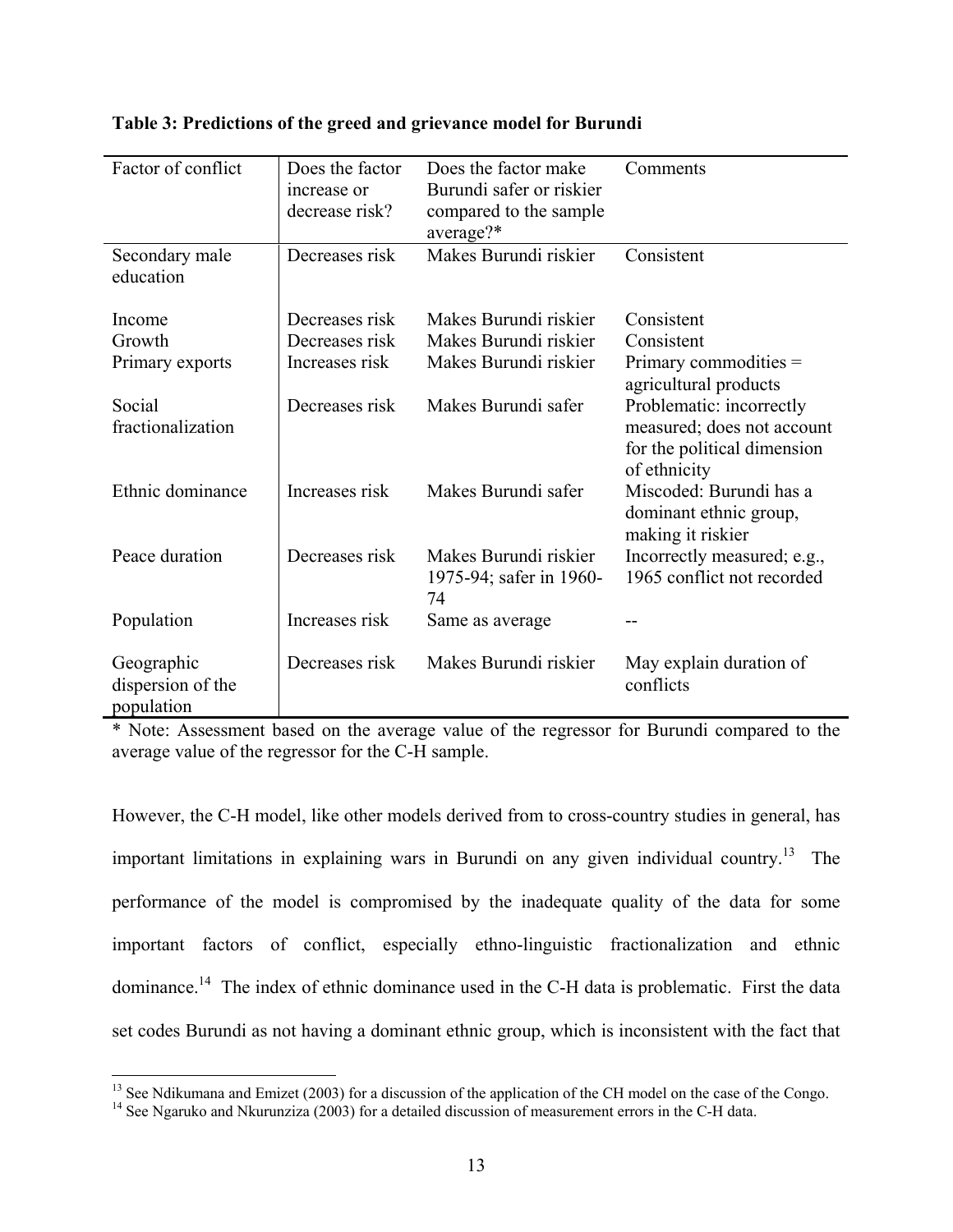the Hutu represent a large proportion of the population (about 85%). Changing the dummy of ethnic dominance from 0 to 1, all else being constant, increases the probability of war substantially (Table 4). This is consistent with Collier's argument that dominance, rather than "fractionalization" is the driving factor for conflict (Collier 2001).

| year                             | 1965-69 | 1970-74 | 1975-79 | 1980-84 | 1985-89 | 1990-94 |
|----------------------------------|---------|---------|---------|---------|---------|---------|
| Collier-Hoeffler                 | 0.362   | 0.255   | 0.205   | 0.223   | 0.232   | 0.263   |
| Ngaruko-Nkurunziza*              | 0.630   | 0.470   | 0.250   | 0.280   | 0.290   | 0.320   |
| Peace variable                   | 0.408   | 0.380   | 0.162   | 0.178   | 0.195   | 0.248   |
| modified                         |         |         |         |         |         |         |
| Ethnic dominance $= 1$           | 0.479   | 0.356   | 0.294   | 0.317   | 0.328   | 0.366   |
| Peace modified and               | 0.527   | 0.498   | 0.238   | 0.259   | 0.281   | 0.348   |
| ethnic dominance $= 1$           |         |         |         |         |         |         |
| Ethnic groups $=$ 3              | 0.304   | 0.208   | 0.170   | 0.191   | 0.198   | 0.227   |
| Ethno-regional groups            | 0.261   | 0.175   | 0.145   | 0.167   | 0.174   | 0.199   |
| $= 5$                            |         |         |         |         |         |         |
| Ethnic dominance $=1$            | 0.414   | 0.298   | 0.249   | 0.277   | 0.286   | 0.321   |
| and ethnic groups $=$ 3          |         |         |         |         |         |         |
| Ethnic dominance = $1, 3$ ethnic | 0.461   | 0.433   | 0.199   | 0.223   | 0.243   | 0.304   |
| groups, and peace modified       |         |         |         |         |         |         |

**Table 4: Predicted probabilities of conflict in Burundi: ethnicity and peace duration** 

Notes: The probabilities are based on the Collier-Hoeffler "alternative" model which includes as regressors the log and growth rate of GDP per capita, the level and square of the share of primary commodities exports, social fractionalization, ethnic dominance, peace duration, the log of population, and geographic dispersion of the population.

\* Note: Ngaruko and Nkurunziza (2003) modify the peace variable as well as the social fractionalization index by considering 3 ethnic groups.

In the context of Burundi, the quantitative treatment of ethnic fractionalization is problematic because the quantitative measure does not account for the political significance of ethnicity. Although the Hutu, Tutsi, and Twa speak the same language, over time they became politically distinguishable communities, especially starting from 1929 when the colonial administration engineered the domination of the Tutsi in the administration. Taking this view that the differences among the three groups are indeed relevant for conflict, Ngaruko and Nkurunziza (2003) recalculated the index of ethno-linguistic fractionalization by taking into account the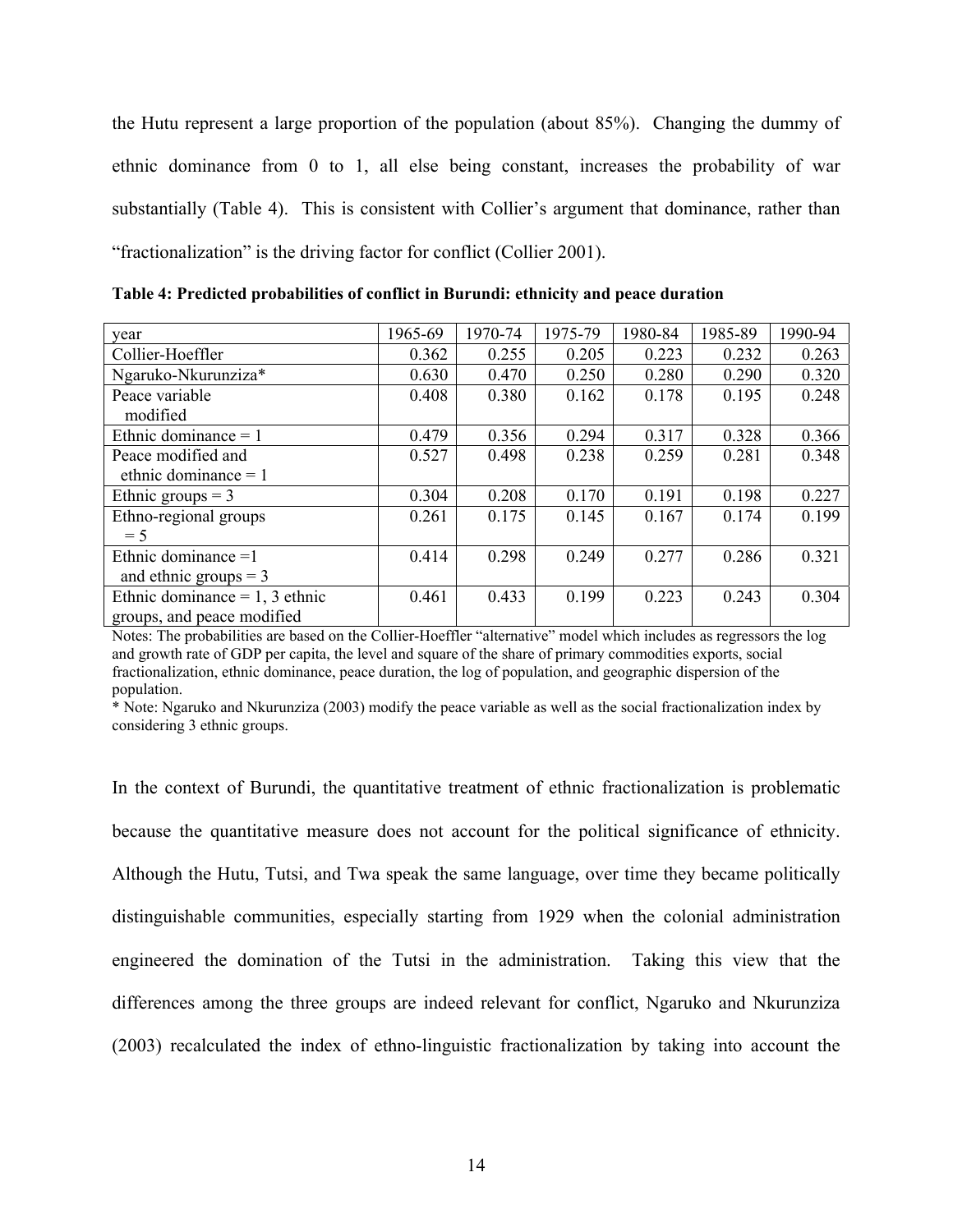relative proportions of each group (85%, 14%, and 1% for the Hutu, the Tutsi, and the Twa, respectively). This yields a value of 26 for the index (instead of 4 as in the C-H data set).

In addition to ethnicity, regionalism has also been an important dimension of fractionalization and antagonism in the political system. Burundian politics in the 1960s were marked by sharp antagonism between the Tutsi monarchists of Muramvya and the Tutsi from Bururi. The postindependence military regimes dominated by the southern Tutsi systematically sought to limit Muramvya's political influence. There are also regionalist tensions within the Hutu ethnic group as non-southern Hutu feel that the Hutu from the south have benefited from "neighborhood effects" and have been less marginalized than the Hutu from the rest of the country.

Given these considerations, it is more appropriate to think of ethno-regional fractionalization rather than ethnic fractionalization. Two implications follow. First, fractionalization becomes a dynamic phenomenon rather than a fixed factor, which helps to better explain the pattern and timing of civil wars over time. Second, considering ethno-regional entities increases measured fractionalization and contrary to the theory's prediction, higher fractionalization makes Burundi more, not less vulnerable to conflict. To keep the argument simple, we focus on the most recent war. First, one of the reasons why the war broke out in 1993 is because the monolithic army and the southern Tutsi elite were unwilling to accept the shift in power concentration away from the South. President Ndadaye was the first president to be a Hutu, a non-southern, and a civilian. Second, the war has lasted longer because it has been fought on several fronts, not just opposing the Hutu against the Tutsi/ For example, the non-southern Tutsi and Hutu have accused the southern Tutsi and Hutu leadership of shielding the south from the killings while allowing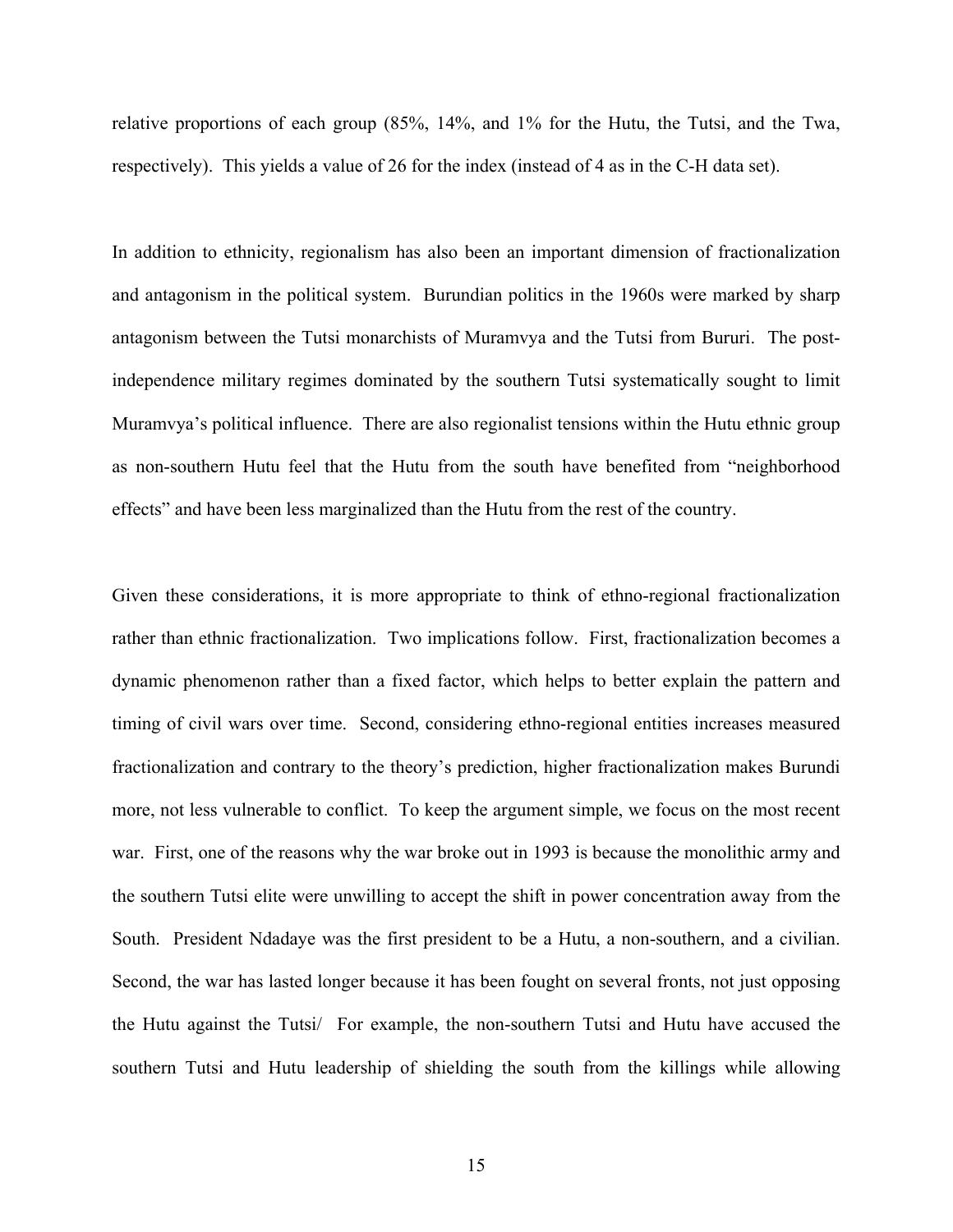destruction of the rest of the country. Non-southern Tutsi have discovered that *not all Tutsi are created equal*, and that certainly a monolithic military is not an insurance for any ethnic group. As the war progressed, ethnic affinity eroded in both camps. It will be harder in the future for divisionist leaders to simply ride on the back of ethnicity as a way of mobilizing political support.

#### **3. Distributional conflict**

This section explains how the various wars in Burundi arise from distributional conflict and illustrates the argument with an analysis of two of the main dimensions of the institutional apparatus that formed the foundation of the politics of exclusion, namely education and the military. We then identify key factors of each past war that make it a distributional conflict.

#### *Education and distributional conflict*

The goal of the education system is the development of human capital, which is achieved by pursuing two objectives within the limits of the resource constraint: (1) achieving the highest enrollment ratios or mass literacy and (2) providing the highest quality of education or sophistication. For a monolithic regime, mass literacy is perceived as a threat because it increases the demand for political participation and economic equity. So, mass literacy yields disutility for the dominant group even though it increases welfare for society as a whole. As a result, monolithic regimes tend to under-invest in mass education and concentrate resources to providing the best education to the privileged few.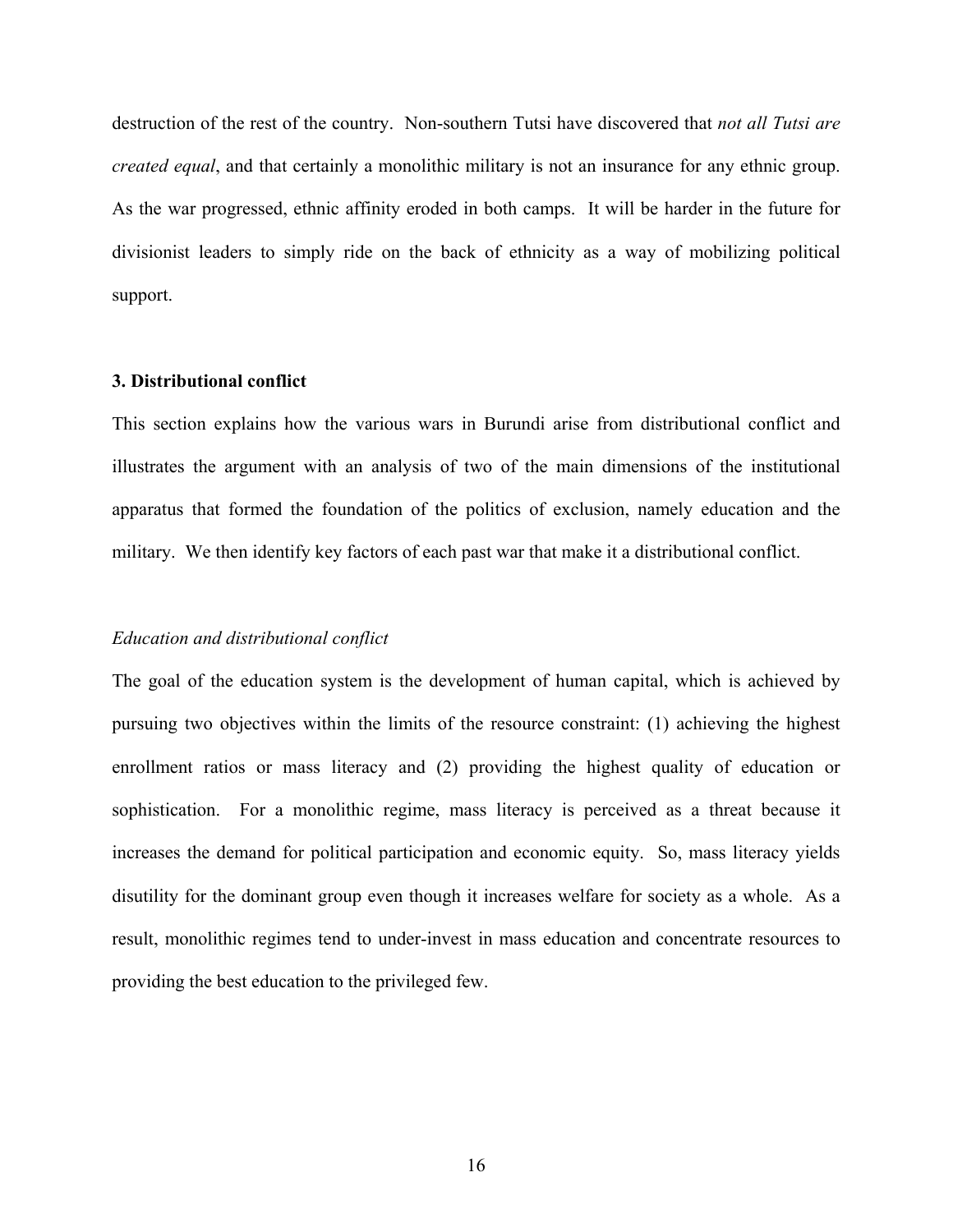To formalize the idea, let *H* be the amount of education or human capital accumulation produced through education. We assume that the society's utility function is separable into the utility of the dominant group (D) and the utility of the rest of the population (P). The weight attached to each component depends on the political power of each group. The function can be written as follows:

$$
U(H) = \gamma U^{D} (H^{D}, H^{P}) + (1 - \gamma) U^{P} (H^{P}, H^{D})
$$
\n(1)

where  $\gamma$  is a measure of the political power of the dominant group.

There are two possible ways of characterizing the optimization process. First, given the antagonism between the dominant group and the rest of population, each group's utility is increasing in its own human capital but decreasing in the rival group's human capital. That is, for the dominant group, less education of the rest of the population is preferred because more mass education may result in higher pressure for power sharing. For the rest of the population more education for the dominant group implies more marginalization and an increase in the political power of the dominant group. Therefore, the utility function has the following properties:

$$
U_{H^i}^i > 0; \quad U_{H^i H^i}^i < 0; \quad i = D, P
$$
 (2)

$$
U_{H^{j}}^{i} < 0; \quad U_{H^{i}H^{j}}^{i} < 0; \quad i, j = D, P
$$
 (3)

Since the dominant group has control over the allocation of public resources, it can effectively influence education for the rest of the population. In contrast, the rest of the population has little influence on the allocation of resources, which provides incentives to rebel against the dominant group. Hence, discrimination in education is a potential vehicle for conflict.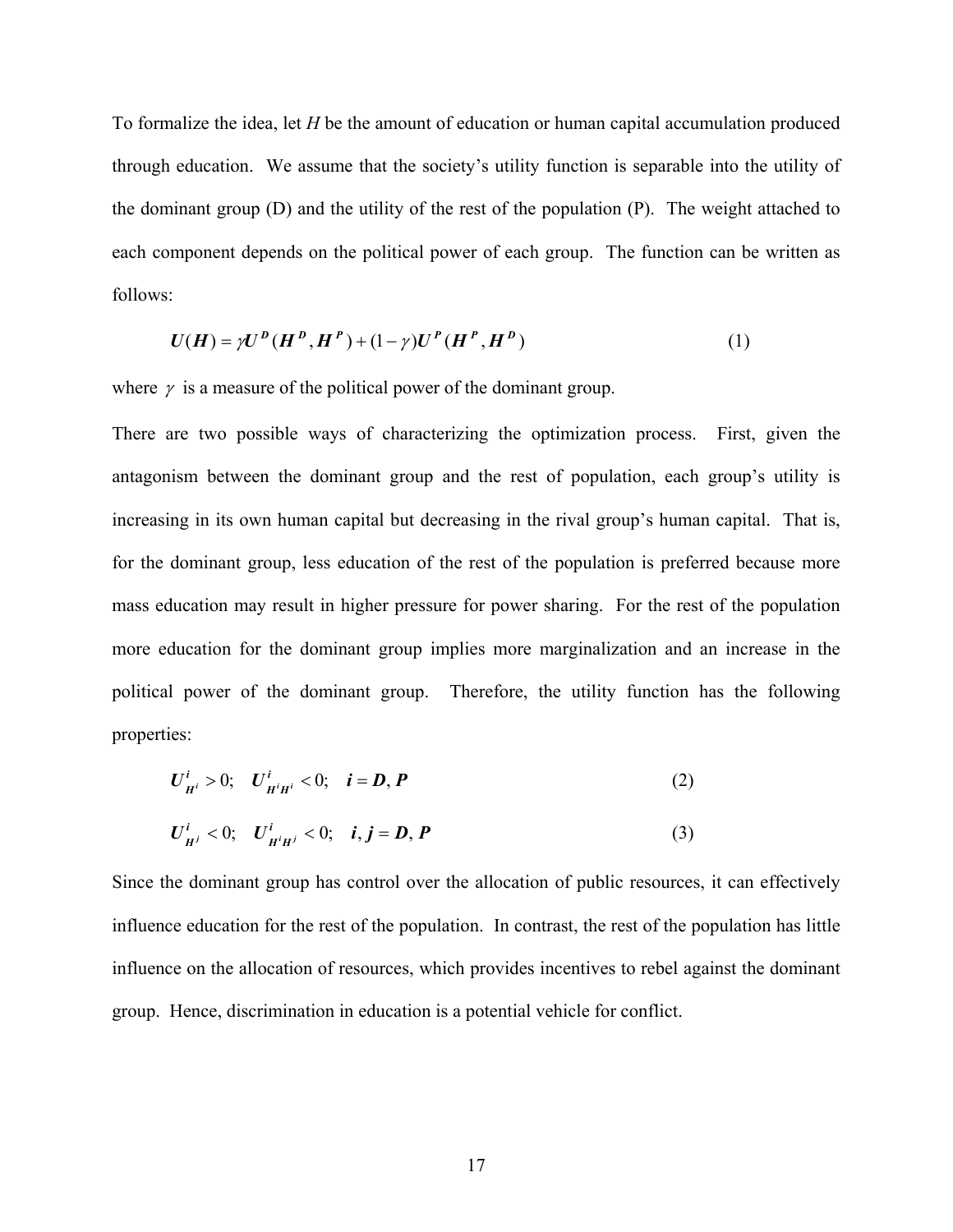A second way of formalizing the outcomes of discrimination in education is to include the two objectives of education (mass literacy *L* and sophistication *S*) explicitly in the utility function. Thus the utility function is written as follows:

$$
U = U(L, S) = \gamma U^{D}(L, S) + (1 - \gamma)U^{P}(L, S)
$$
\n(4)

Since the ruling elite prefer sophistication over literacy while the population prefers literacy, it follows that:

$$
\frac{\partial U^P}{\partial S} > \frac{\partial U^P}{\partial L} \text{ and } \frac{\partial U^P}{\partial S} > \frac{\partial U^P}{\partial S}
$$
 (5)

These asymmetries in preferences affect the allocation of resources for any given production technology (production of human capital). For a given amount of national resources allocated to education, the dominant group will tend to "produce" more sophistication than literacy (point B in Figure 2) while the rest of the population will prefer to "produce" more literacy than sophistication (like in Point A). When the imbalance of power is high, that is, with a high value of  $\gamma$ , the equilibrium combination of sophistication and literacy will be closer to point B than point A in Figure 2. That is, fewer people will be educated than is potentially feasible given national resources even though those who do access education will receive a higher quality education simply because resources are devoted to a smaller pool of recipients. The society as a whole will be worse off when elitism dominates literacy as an objective of the education system, which is the most likely outcome in the presence of high inequality in political power.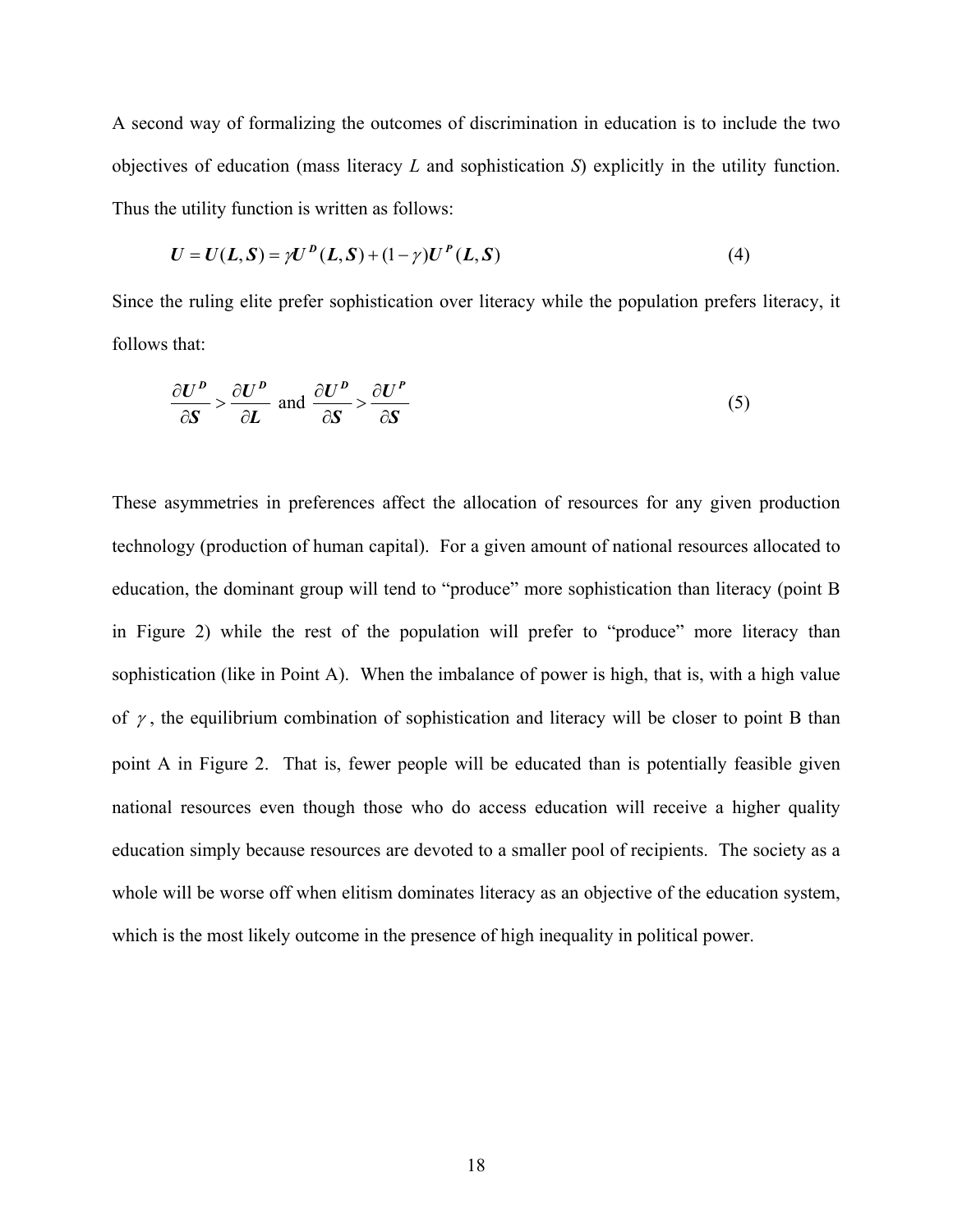**Figure 2: Literacy vs. elitist education**



The socially optimal allocation of resources is somewhere between point A and point B in Figure 2, where a sustainable balance between mass literacy and intellectual sophistication is achieved. In principle, social bargaining between the dominant group and the majority of the population could induce each group to move towards the "middle". The problem is that the dominant group feels threatened by mass literacy because literacy increases competition in the political and economic spheres. A "gift exchange" mechanism can in principle motivate the migration toward the "middle". For the elite, the cost of moving towards the middle is a loss in relative power. However, point B is socially unsustainable in the long term due to alienation and frustration among the excluded population. While increasing access to education for the majority of the population yields stability, the dominant group's desire to preserve political power induces it to depress literacy. This largely explains why the southern Tutsi elite in Burundi maintained a discriminatory education system as a tool of power consolidation.

*The military and distributional conflict*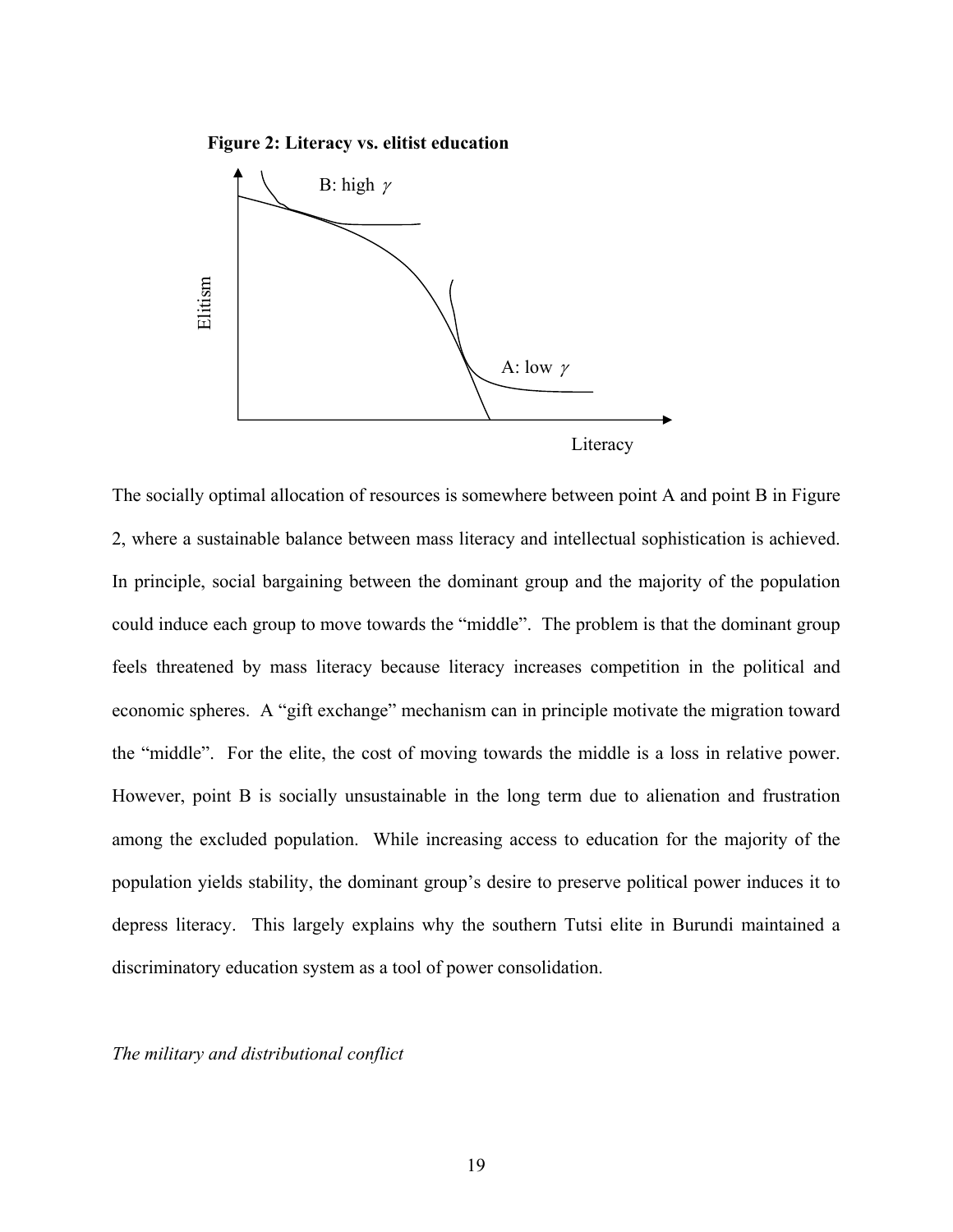The military, especially its structure and its links to politics, must be at the center of any objective analysis of post-independence conflicts in Burundi from a distributional-conflict perspective. The contribution of the military in generating distributional conflict arises from (1) its structure, (2) what it provides to those who have access to it, and (3) what it represents for those who are excluded from it. Furthermore, the role of the military is closely connected with state legitimacy, which also has important implications for resource allocation and political instability.

The structure of the military in Burundi changed dramatically in 1965. Following the aborted coup by members of the Hutu elite, the government orchestrated systematic cleansing of the Hutu in the military and the civilian elite (Ntibazonkiza 1993). From that point on, the military became largely monolithic. The Micombero regime (1966-1976) initiated systematic discrimination against non-southern Tutsi and the military became a monopoly under the control of the southern Tutsi-Hima elite.

For the southern Tutsi-Hima elite, the military provided a source of *rent* in the form of political power, a source of employment, and an avenue to other material advantages from the military coup by Micombero in 1966 until the establishment of the transitional government in 2001.<sup>15</sup> Because of the monopolization of the military by the southern Tutsi elite and its role a guarantor of political power, public expenditures have systematically been skewed in favor of security to the disadvantage of socially productive investments such as infrastructure, education, and health (Figure 3). The bias in the allocation of public resources in favor of security is closely connected

1

<sup>&</sup>lt;sup>15</sup> Even under the FRODEBU regime of Ntibantunganya from 1993 to 1996, the army had *de facto* control of power. The government was kept hostage and paralyzed, which prevented it from implementing any policies that may adversely affect the interests of the military and its civilian allies.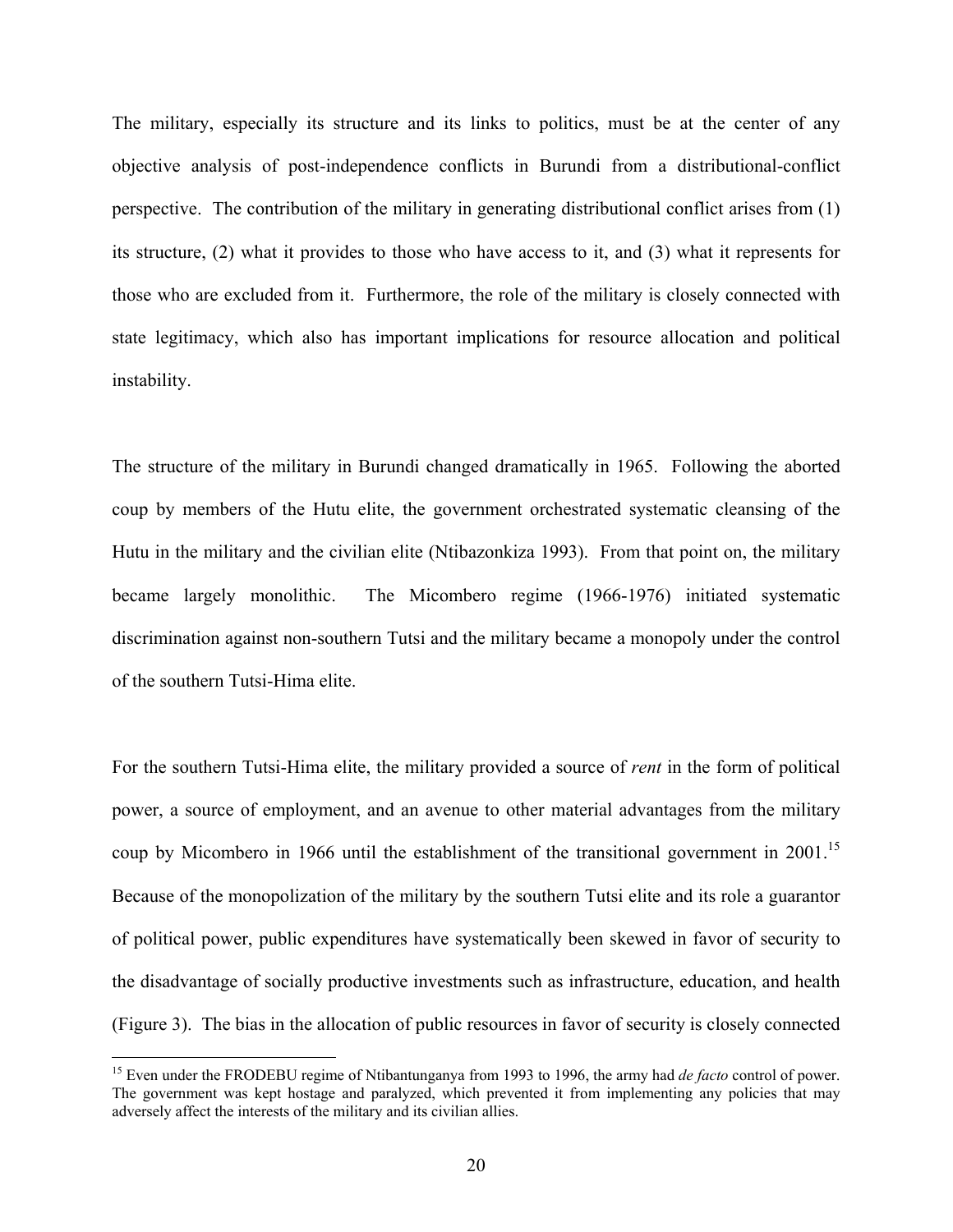to state legitimacy (Ndikumana 2004a). A state that lacks legitimacy invests in security in order to repress demands for political opening. This fiscal policy orientation increases the marginalization of the disenfranchised majority while it promotes rent extraction by the elite in power, which increases the risk of conflict.



*The conflicts of 1965, 1972, 1988, 1991, and 1993-ongoing as distributional conflicts* 

To summarize our analysis of the causes of conflict in Burundi, we highlight key direct and underlying causes of the various civil wars with the purpose of identifying factors that show that these wars arise from distributional conflict (Table 5).

#### *The 1965 killings*

The assassination of the Hutu Prime Minister Pierre Ngendandumwe in January 1965 and the refusal by the King to appoint a Hutu as prime minister despite the landslide victory by Hutu deputies in the May 1965 legislative elections created political upheaval and poisoned the relations between the Hutu and Tutsi political elite on the one hand and between the King and the civilian elite on the other hand. The events demonstrated that the monarch and the elite Tutsi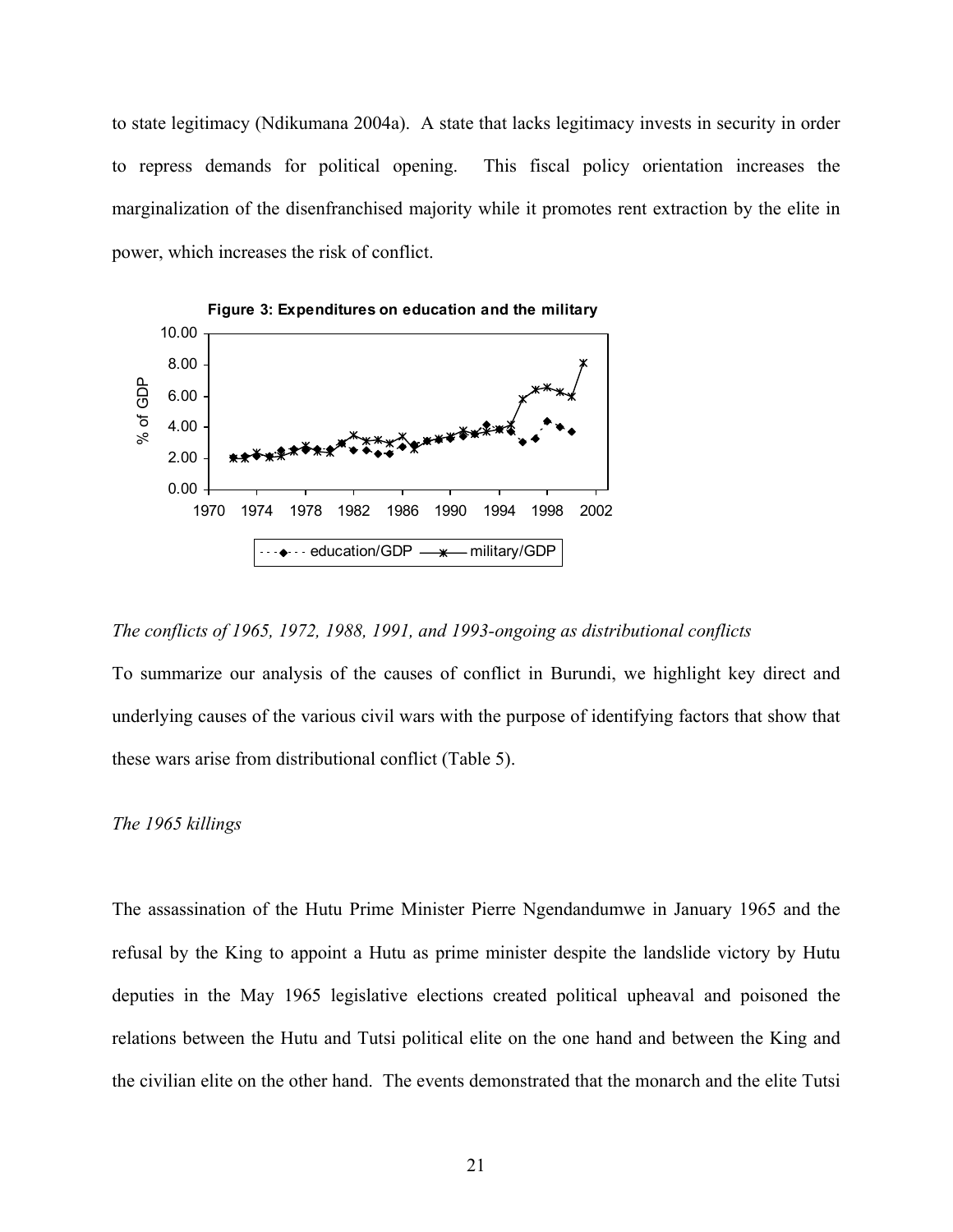were not ready to share power. Furthermore, the Tutsi elite were afraid of a possible repetition of the bloody overthrow of the King by the Hutu in neighboring Rwanda in 1959. The events in Rwanda were used to cultivate fear among the Tutsi of an impending danger of extermination in the event of control of power by the Hutu majority. The alleged coup plot by the Hutu against the King gave the Tutsi the opportunity to decapitate the Hutu civilian and military leadership.

#### *The 1972 massacres*

The overthrow of the monarchy by army officer Micombero in 1966 intensified accentuated the tensions between the Tutsi from Muramvya (the former royal headquarters) and those from Bururi. In 1971, rumors of a possible reestablishment of the monarchy, the return of Prince Ndizeye and his assassination by the army deepened the tensions further. An alleged coup plot by the Hutu accelerated the descent into chaos. The southern Tutsi elite took advantage of this chaos to complete the ethnic cleansing of the Hutu from the military and the civil service that had started in 1965. The regime also ceased the opportunity to sideline the Tutsi from Muramvya and the rest of the country. The 1972 war was indeed a distributional conflict in that the southern Tutsi elite opted for the "final solution" to consolidate their hold on power by eliminating the Hutu elite.

#### *The 1988 conflict*

In August 1988, the country experienced a civil war in the northern provinces of Ngozi and Kirundo following a long truce of 16 years. What makes the 1988 conflict a distributional conflict is the role played by state penetration and the resistance to it by the Hutu population. In the periods leading to the outbreak of the conflict, the government had been warned of tensions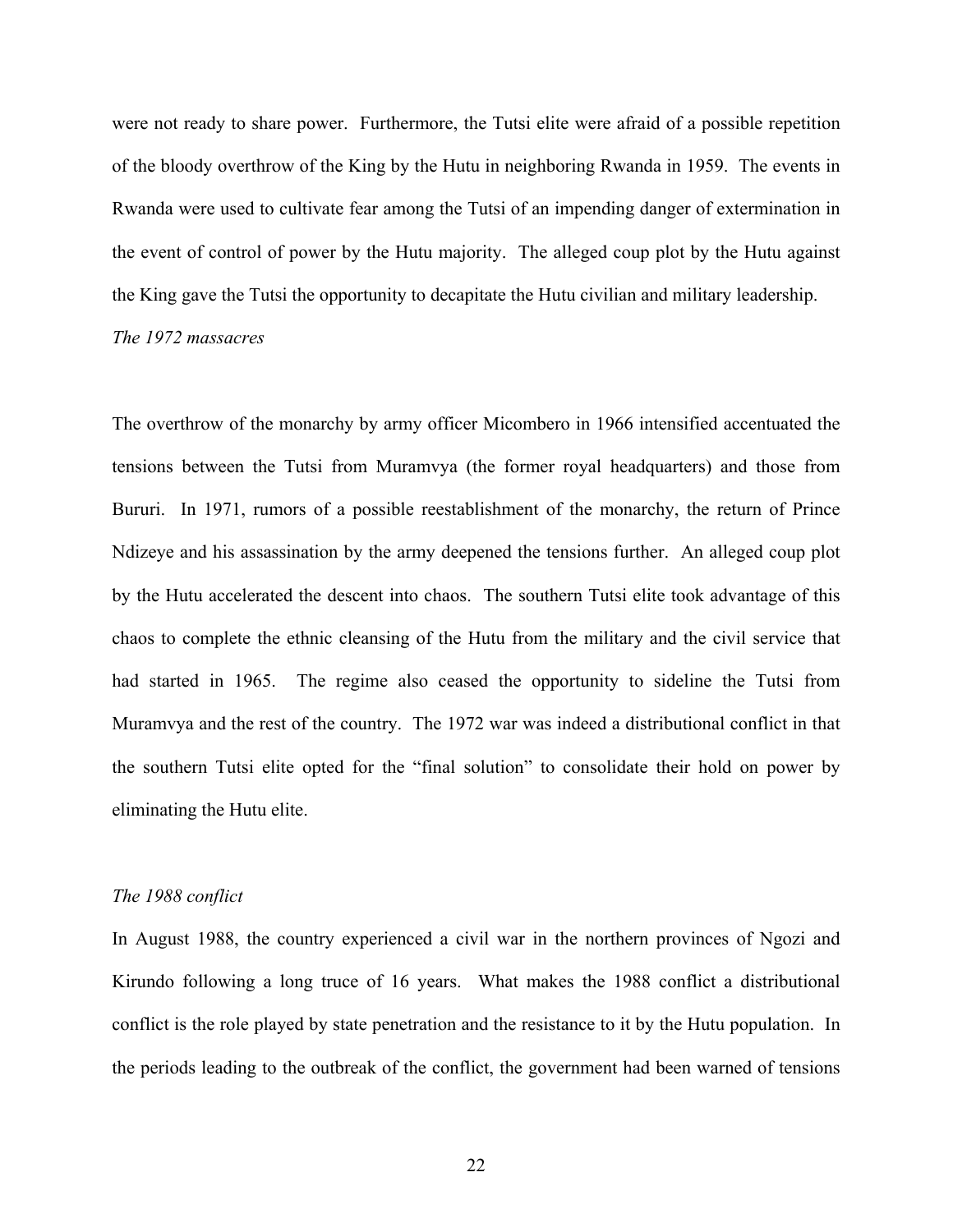in the northern provinces of Ngozi and Muyinga between local administrators and the population. One major area of contention was that these "expatriate" local administrators from the south were arrogant and insensitive to the needs of the local community. Moreover, the "wind from the East", that is, the international drive for democratization energized by the fall of the Communist block, also contributed to the intensification of mobilization activities by clandestine Hutu opposition movements.

| Civil wars    | Deaths and refugees                      | Aspects of distributional conflict                                             |
|---------------|------------------------------------------|--------------------------------------------------------------------------------|
| October-      | - Deaths: $5,000$                        | - Prime Minister Ngendadumwe assassinated                                      |
| November 1965 | (Hutu)                                   | - The King refuses to appoint a Hutu as prime minister                         |
|               | - Refugees:                              | - Rwanda's Hutu "revolution" of 1959                                           |
|               | negligible                               |                                                                                |
|               |                                          |                                                                                |
| April – July  | - Deaths: 200,000                        | - Bururi-Muramvya antagonism; suspicions of return of the monarchy             |
| 1972          | (mostly Hutu)                            | - Consolidation of Bururi Tutsi-Hima domination (started in 1966)              |
|               | - Refugees: 300,000                      | - Ethnic cleansing of the military (started in 1965)                           |
|               | (Hutu)                                   |                                                                                |
|               |                                          |                                                                                |
| August 1988   | - Deaths: 15,000                         | - State penetration: "expatriate" local administrators                         |
|               | (Hutu and Tutsi)<br>- Refugees: $50,000$ | - "Vent d'Est" (wind of democratic change from the former communist<br>block). |
|               | (Hutu)                                   | - 18 years of formation of Hutu intelligentsia at home (though                 |
|               |                                          | constrained) and abroad: a threat to the regime and an opportunity for         |
|               |                                          | change.                                                                        |
|               |                                          |                                                                                |
| November 1991 | - Deaths: $1-3,000$                      | - Intensification of Hutu opposition (armed and unarmed opposition)            |
|               | (Hutu)                                   |                                                                                |
|               | - Refugees: 38,000                       |                                                                                |
|               | (Hutu)                                   |                                                                                |
|               |                                          |                                                                                |
| October 1993- | - Deaths: $>300,000$                     | - President Ndadaye declares intension to reform the military: threat to       |
| ongoing       | (majority Hutu)                          | the foundations of power.                                                      |
|               | - Refugees: 700,000                      | - Rapid dismissal of former government officials: vanishing rent base          |
|               | (Hutu)                                   | - Return of Hutu refugees: threat to "biens mal acquis" (looted                |
|               |                                          | property).                                                                     |
|               |                                          | -Scrutiny of business practices (e.g., the case of AFRIMET gold                |
|               |                                          | mining company): threat to rent base                                           |

**Table 5: Elements of distributional conflict in Burundi's civil wars** 

**Source**: The death toll and number of refugees are from Ngaruko and Nkurunziza (2003) who compiled the statistics from UNHCR data.

It is important to note that from 1972 to 1988, the country had not experienced any violent conflict. While this allowed the military regimes to consolidate power, it also allowed the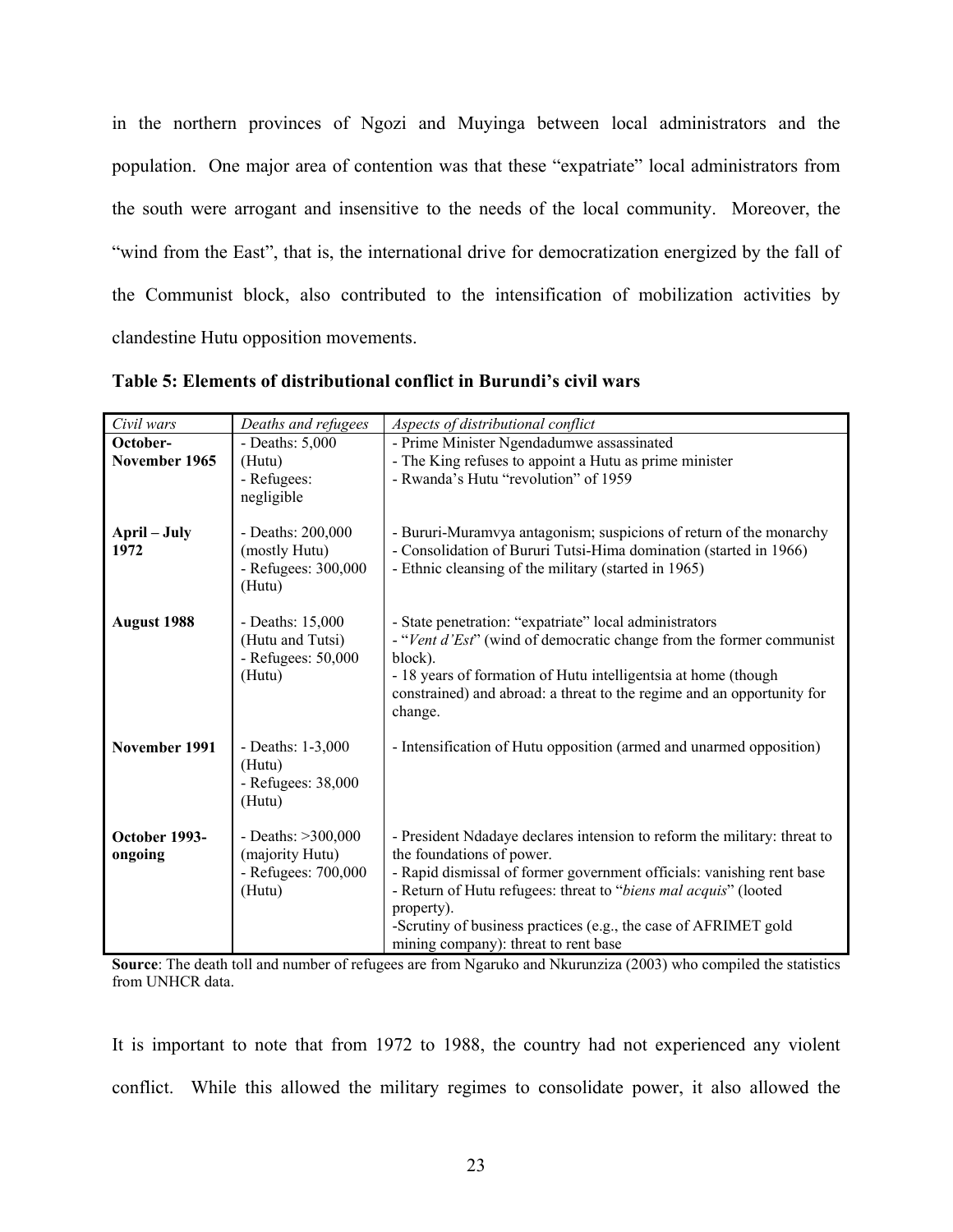rebuilding of a sizeable Hutu intelligentsia abroad and at home. As the Hutu intelligentsia expanded, domestic demand for power sharing increased. This explains the increase in the intensity of the activities of opposition groups but also the response of the Hutu to repression after the outbreak of the civil war in the north. Fearing a repetition of the 1972 massacres, the Hutu intelligentsia decided to challenge the government openly. In a near-heroic move, a group of Hutu intellectuals wrote an open letter to the President (1) to condemn indiscriminate and arbitrary arrests and execution of Hutu intellectuals and (2) to demand a national debate on ethnic discrimination and reform of the political system to achieve egalitarian representation. The open letter marked a turning point in the history of conflict in Burundi: the intelligentsia had decided to no longer watch passively as the government security forces slaughter the people as it had happened in the past. They decided to not only confront the government but to also expose the tragedy to the international community. These reactions by the Hutu intelligentsia largely explain why the repression was less widespread and shorter than in 1972. These reactions of the Hutu intellectuals along with external pressure on the regime were instrumental in the initiation of the process of political opening, starting with the formation of an ethnically balanced "government of unity" in 1989, the opening of a national debate on ethnic divisions, and the ensuing opening of the political process that would eventually culminate into democratic elections in 1993.

#### *The 1991 rebellion*

The invasion by Hutu rebels in November 1991 may be linked to the general dissatisfaction of Hutu opposition groups with regard to the nature and pace of the political liberalization process initiated in 1989. These groups accused the government of managing the process to preserve the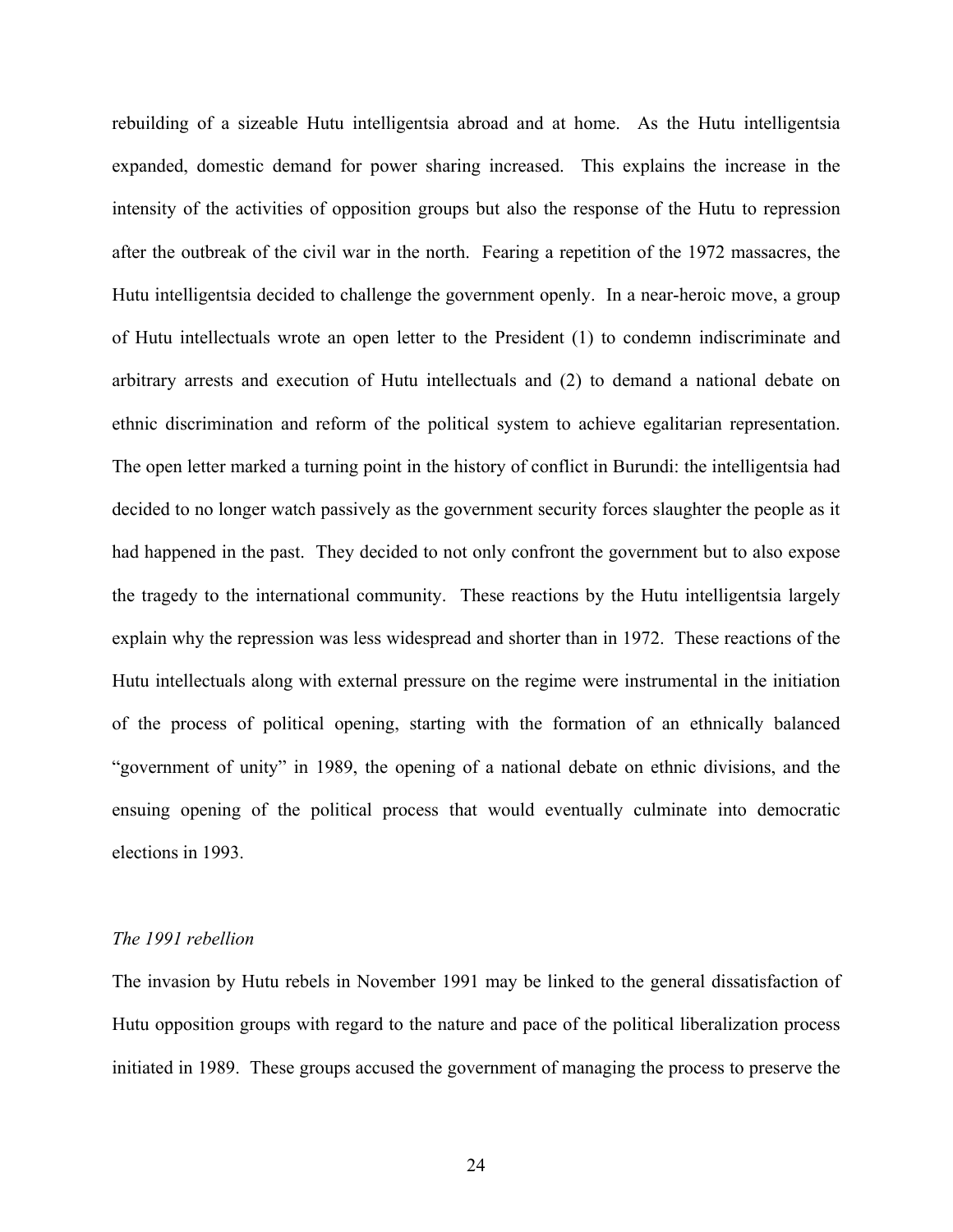control of power by the southern Tutsi-Hima. The rebellion demonstrated that cosmetic changes such as having more Hutu in top government positions were not enough to satisfy the opposition which demanded more sharing in the instruments of power, especially the military. The 1991 events demonstrated also that the Hutu rebellion had changed tactics, opting to confront the military head on.

#### *The 1993-ongoing war*

The ongoing war that started in 1993 following the assassination of President Ndadaye is by far the most vivid illustration of distributional conflict. Four key factors that illustrate how this war is a distributional conflict. First, President Ndadaye announced his intention to reform the military to make it more representative of the ethnic and regional makeup of the society, as part of his plan to build what he called a *Burundi Nouveau* (New Burundi). Throughout the period of transition toward democracy which started in 1989, the military had systematically exhibited strong opposition to relinquishing power. Secondly, the Ndadaye regime quickly proceeded to replace former government officials in a drive to establish control of power but also to fulfill campaign promises. For outgoing government officials and their allies in the private sector, these reforms meant the loss of the means of extracting rents, which explains the wide support that the military coup received among the Tutsi civilian elite.

Third, the massive return of Hutu refugees and their demand for jobs and retribution of heir land and other property constituted a major threat for members of the Tutsi ethnic group who had appropriated the property of the Hutu who fled the country. Reparation and retribution had never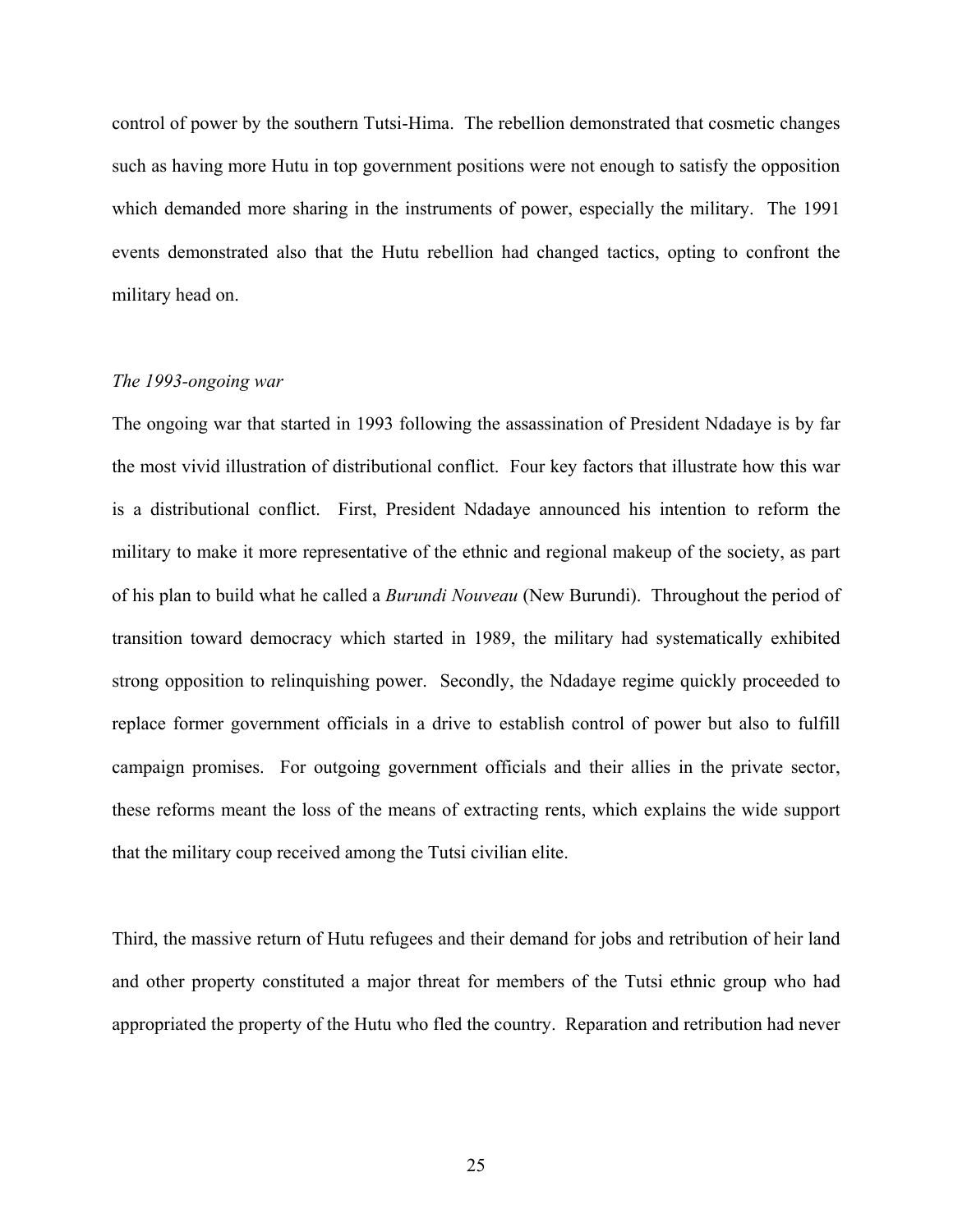crossed the minds of the many Tutsi who had enriched themselves from looting the property of orphans and widows of their Hutu neighbors.

Fourth, the Ndadaye government was also a threat to the Tutsi business sector. As discussed throughout this paper, under the patrimonial regimes, connections with the government were essential for success in the business sector. These advantages were to evaporate with the institution of a broad-based government.

The nature of the war on the ground and its duration also demonstrate its character as a distributional conflict rather than just a Hutu-Tutsi conflict. The multiplicity of belligerents demonstrates that political rivalry matters probably as much as  $-$  if not more than  $-$  ethnic rivalry. Political parties and rebel groups have split up as leaders fail to agree on mechanisms for rent sharing.

#### **4. Making peace work: Strategies for post-conflict reconstruction**

#### *The political problem*

As we have argued throughout this paper, a correct diagnosis of the conflict in Burundi must acknowledge the centrality of the political problem, namely the issue of balance of power between ethnic groups and regions. To achieve lasting peace, the country's leaders must find strategies to overcome the legacies of political imbalance. We emphasize three dimensions of the political problem: the military, ethno-regional balance, and the constitutional process and independence of the judiciary.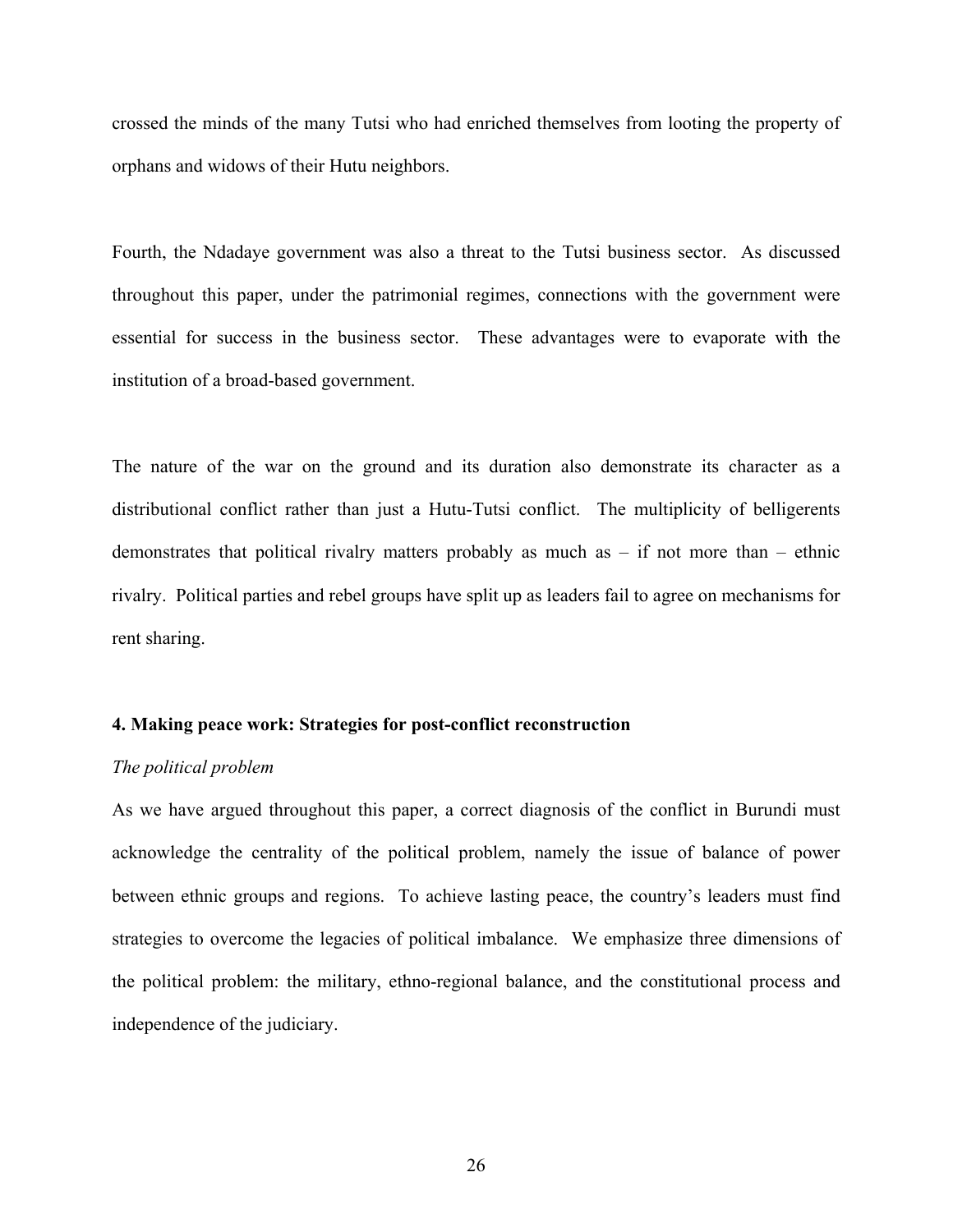Building lasting peace will require transformation of the military for the purpose of making it an a-political institution. The accord signed in November 2003 between the transitional government of Burundi (TGB) and the CNDD-FDD for a ceasefire and mechanisms for organization of the new national defense was a history-making event. The agreement envisages the formation of a defense force that is balanced at all level. The restructuring process has already commenced but a few issues remain. The first issue is that the accord does not include the Front National de Liberation (FNL, National Liberation Front) as this group has refused to take part into the negotiations. Any progress in the peace process means further marginalization of this group. The problem is that the FNL still has the capacity to disturb peace even though it has no chance of withstanding an open confrontation with the restructured national defense force. For the sake of peace stability it is vital to find ways of convincing if not forcing the FNL to put down its arms and take part in the new democratic process.

The second critical question is that of sustainability of the army. Attempts to accommodating all the political tendencies would result in an unsustainable size of the military. This means that a large proportion of the regular army and the rebel forces needs to be demobilized and integrated into civilian life. This especially concerns the estimated fourteen thousand child soldiers in the rebel forces (Ngaruko and Nkurunziza 2003). Downsizing the army is a politically sensitive enterprise and it can pose a security threat if it is not executed. The country will need significant financial and technical assistance from the international community to manage the reform of the army and to finance the demobilization of former combatants.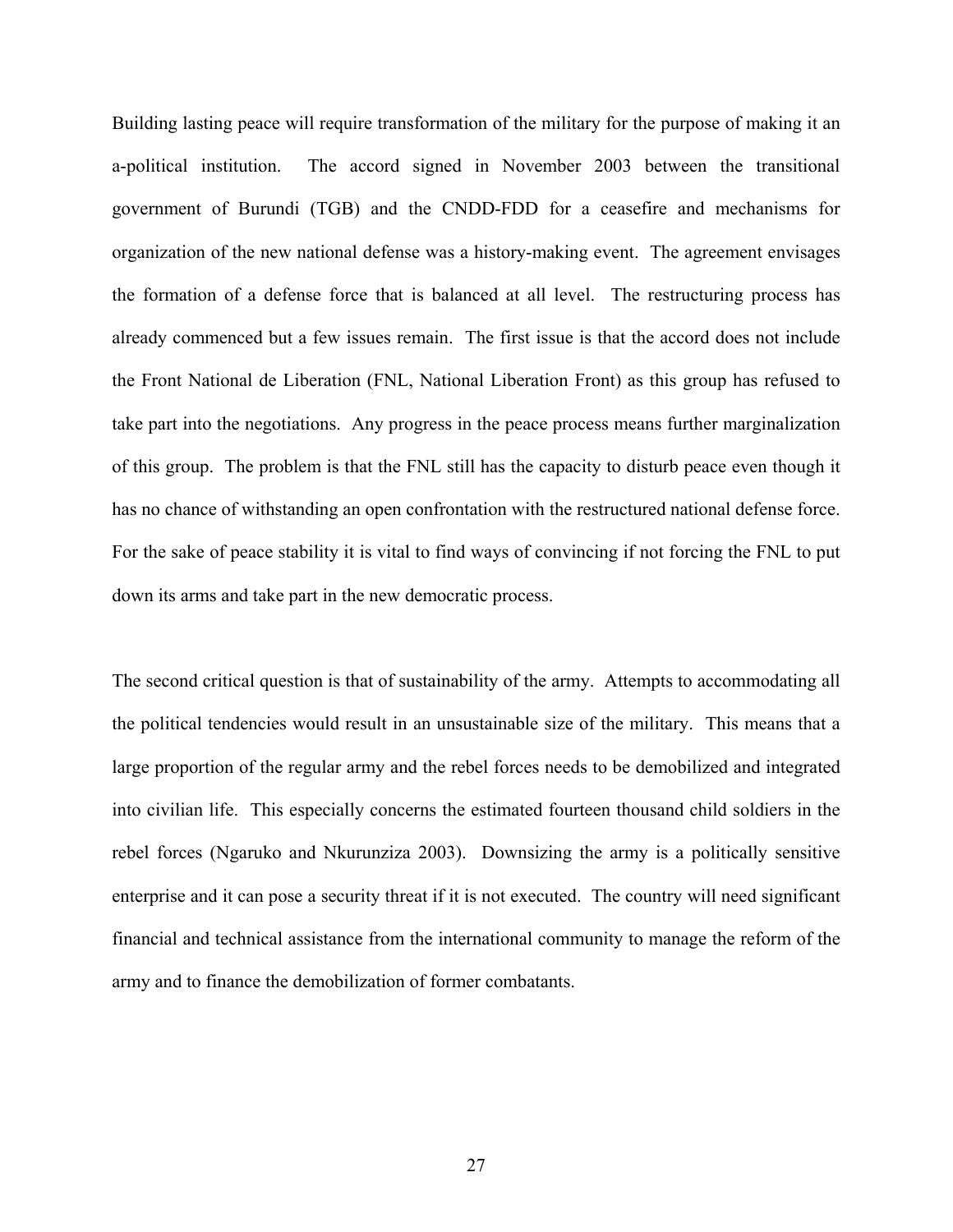The analysis of the causes of the conflicts in this paper implies that the process of peace building needs to take into account both ethnicity and regional balance in the design of new institutions. However, representation should not be reduced to mechanical quotas based on the demographic size of ethnic groups. The objective is to protect the interests of both the majority as well as the minority groups.

The challenge in the post-conflict period will be to establish agencies of restraint that transcend political cycles. These agencies are mainly the Constitution and the legal system. The legal system has always been partisan and served as an integral part of the military regime's repressive apparatus. The Constitution has had little meaning due to the universal veto power of the President. Consolidation of peace will require independence of these agencies of restraint. In particular, the leadership of these agencies should be either elected directly or confirmed by representative bodies.

#### *The economic problem*

Building lasting peace requires solving a certain number of critical economic problems facing the country. Some of these problems are part of the causes of conflict while others are a result of the conflict. But even those economic problems that may seem unrelated to conflict need to be addressed to ameliorate the standards of living of the population and overcome poverty. Poverty may not cause conflict, but a solid economy is essential for political stability and peace consolidation. Poverty produces two effects that are detrimental to peace building. First, poverty erodes the relationship between the people and the state. A state that is economically impotent is unable to perform its other essential non-economic roles, including enforcing the rule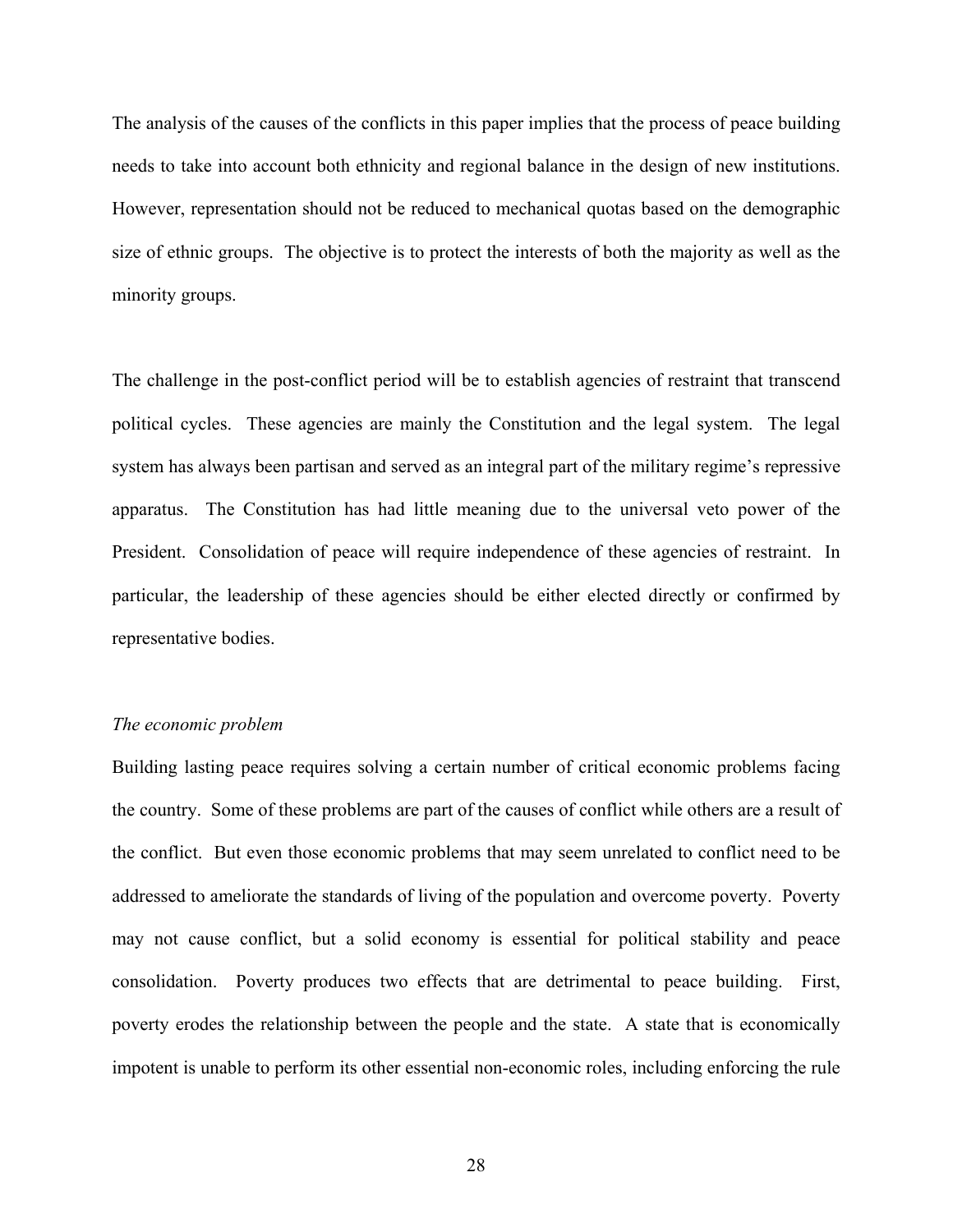of law. Second, poverty increases the temptation for using the state as a source of wealth accumulation. When the returns to investment in politics exceed the returns to labor and capital in the private sector, agents tend to channel energy and resources towards capturing the state, which inevitably creates instability and leads to conflict. Consequently, economic performance is a vital ingredient for building lasting peace.

Even as the country struggles to finance its immense reconstruction needs, its limited resources are drained by debt service. In 2003, Burundi spent 65.8 percent of its exports revenues on debt service, up from 39.3 percent in 2000. By comparison the government spent \$3 per capita on health care in 2001, but paid \$5 per capita on servicing debt owed to official creditors alone. Even as debt accumulated, less funds stayed in the country while large proportion of the resources were transferred abroad (Figure 4). Official development aid and other forms of official assistance dried out since the start of the 1993 conflict. The best way for the international community to help Burundi achieve lasting peace is to write off its debts and to increase official development aid to finance economic recovery.<sup>16</sup> Debt write offs and new aid obviously should be conditional on commitment to democratic governance by the new leadership. In particular, implementation of the Arusha and Pretoria accords should be a key criterion for aid disbursement. Pressure for debt write-offs for post-conflict reconstruction has gained momentum with the United States' pressure for cancellation of Iraqi's debt on the basis of the *odious debt* doctrine. Obviously the same argument applies to the majority of developing countries, including Burundi.<sup>17</sup> The population of these countries should not bear the burden of

 $\overline{a}$ 

 $16$  In Ndikumana (2004b), we argue that debt relief alone will not be enough to help developing countries "graduate" from aid dependence. Debt relief should be accompanied by increases in aid to allow developing countries to grow faster and increase their rates of saving and investment.

 $17$  See Boyce and Ndikumana (2003a; 2003b) for a detailed discussion of the odious debt argument.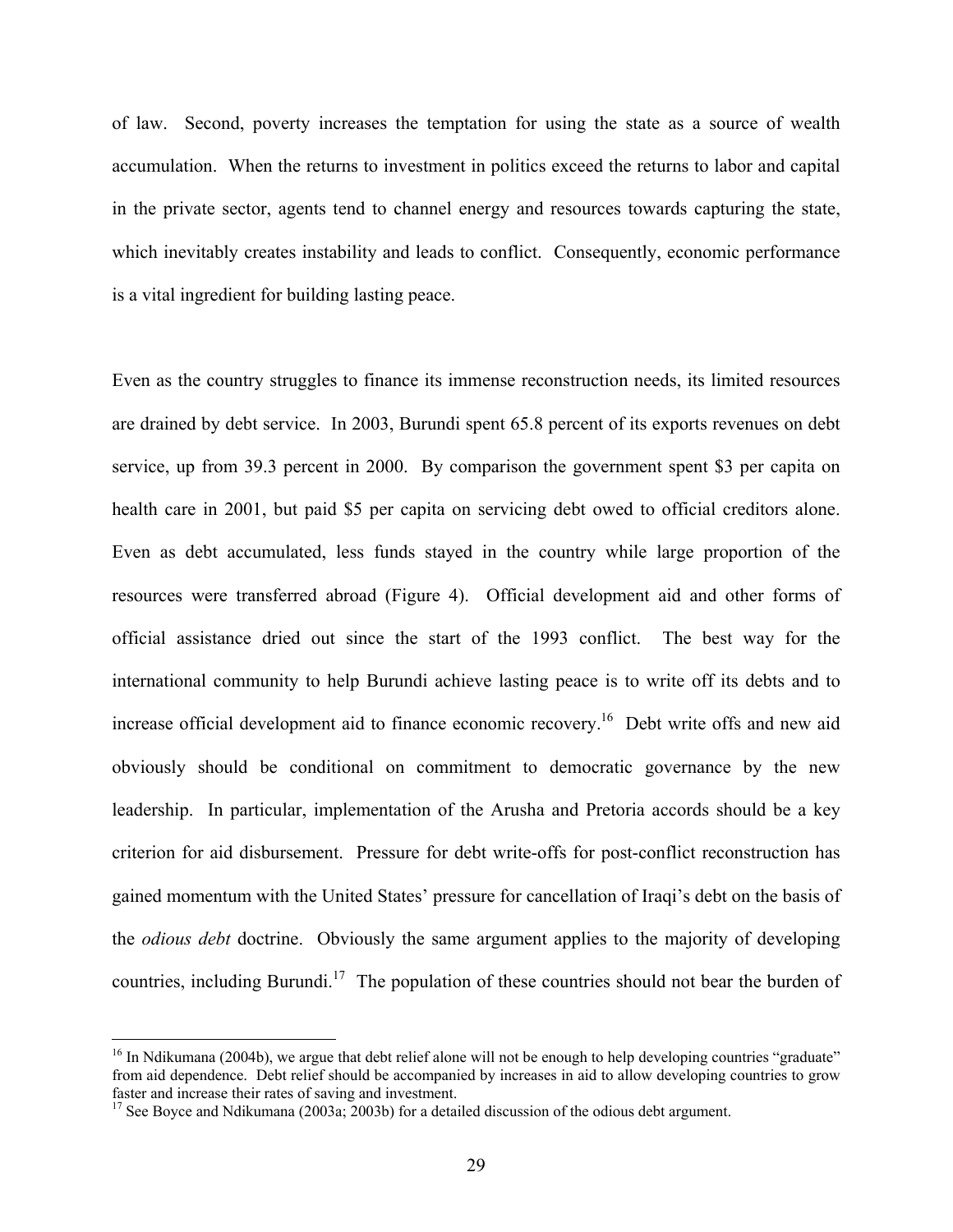debts that were used to finance regimes that oppressed them. The recent decision by the G8 government to write off more debt for HIPC countries is a promising sign. However, more needs to be done to enlarge to pool of relief recipients and to establish mechanisms that prevent new cycles of debt crises.





#### *Education*

In the post-conflict era, education policy has to pursue two objectives that are equally important for peace building: increase the efficiency in resource allocation to maximize human capital formation and promote equity in access to education across ethnic groups and regions. We emphasize two strategies that could help in this transformation of the education system. The first strategy is to design and implement a financial aid scheme for college education. Since recently, there has been an expansion in private higher education in the country, which has contributed to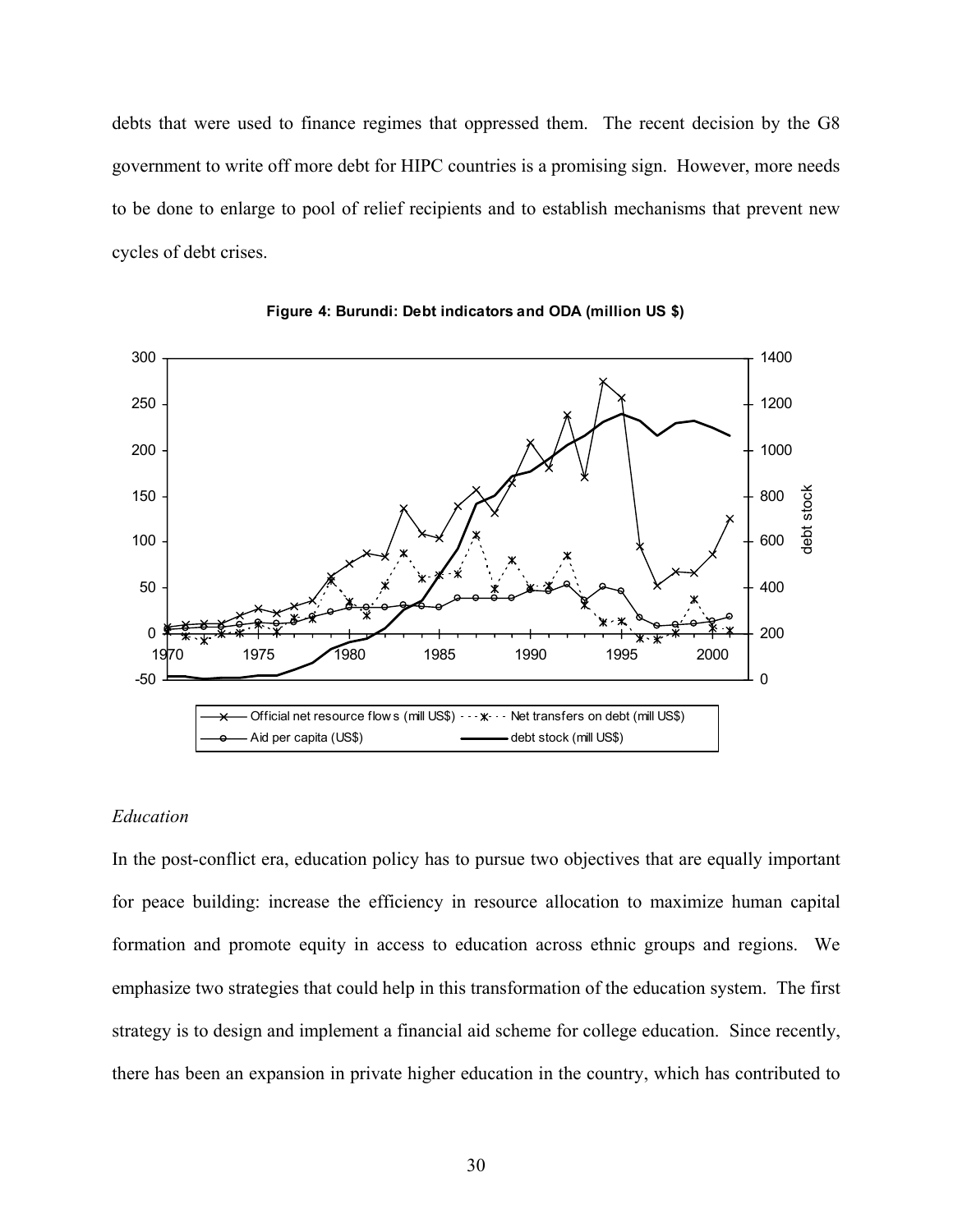alleviating pressure on the public university. However, private universities are expensive and the majority of the population cannot afford them. Moreover, nowhere in the world has any country been able to establish a solid higher education system without a network of first class public universities. With the support of the development assistance community, the government needs to establish a subsidized loan program that allows all academically qualifying students to afford education. The government will need to design mechanisms that allow maximum repayment of student loans to ensure sustainability of the program. The second policy is to increase the decentralization of secondary education by increasing subsidies to district high schools (collèges communaux). Foreign assistance to education should consider the two objectives of reform of the education system as central to decisions regarding allocation and disbursement of development assistance.

#### **5. Conclusion**

We have argued that unequal distribution of national wealth and monopolization of power are the primary causes of civil wars in Burundi. Civil wars do not just happen; even the existence of potentially antagonistic groups need not generate conflicts. Civil wars are the result of discrimination and exclusion, which in the case of Burundi operated not only along ethnic lines but also regional lines. Moreover, just as conflicts do not just arise, they need not reoccur. Conflicts will restart when their root causes are not addressed. These root causes need to be addressed by implementing economic policies and institutional reforms aimed at achieving equity in access to power and national resources. The overriding goal of these reforms should be the protection of the rights of all groups, minorities as well as majorities.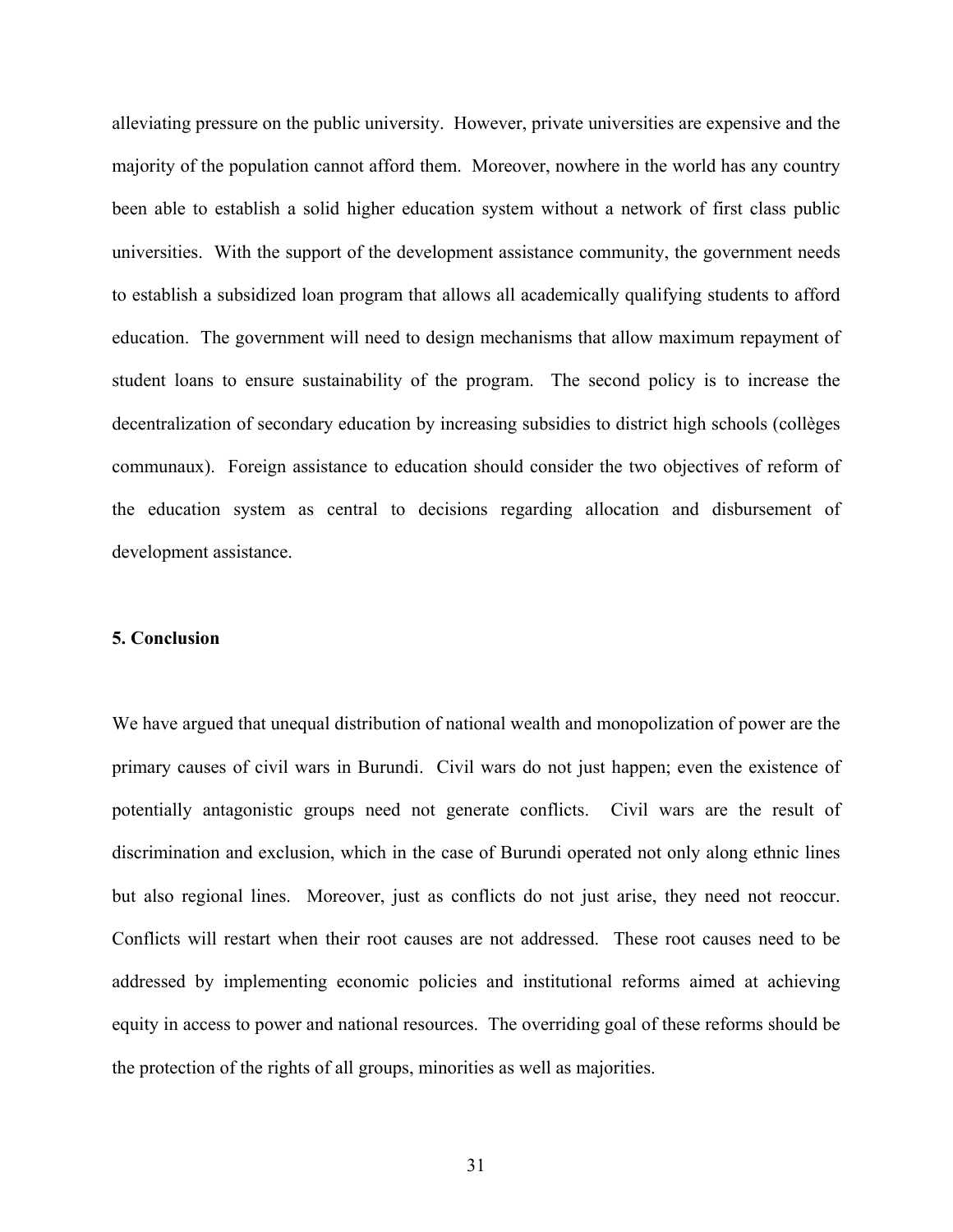While the new Burundian leadership bears the burden of crafting and implementing political and economic reforms, the international community also has a critical role to play for the success of these reforms. Given the long history of patrimonialism, certain interest groups may invest in protecting the privileges acquired under the old regimes and sabotage the reforms. The experience of 1993 with the assassination of the democratically elected president demonstrated that this legacy of patrimonialism is a serious constraint to policy reform. The international community can use its leverage through financial aid as well as military intervention to contain such sectarian tendencies on all sides.

The international community should also assist in financing peace building and economic recovery. However, politically blind interventions are detrimental to peace building. The development assistance community should scrutinize the distributional impacts of foreign aid. For example, aid to education can play a critical role in helping the country to correct the effects of the legacy of exclusion. In particular, the country would benefit immensely from aid channeled to funding complete decentralization of high school education and a student loan program for tertiary education. Such an orientation of aid to education would serve to alleviate the pressure on the government budget and contribute to equalization of educational opportunities across ethnic groups and regions.

#### **References**

Bayart, J. F. 1993. *The State in Africa: The Politics of the Belly*. London: Longman.

- Bigombe, B., P. Collier, N. Sambanis, 2000. "Policies for building post-conflict peace." *Journal of African Economies,* 9 (3), 323-348.
- Boyce, J.K. and L. Ndikumana, 2003a. "Africa may have a case on basis of odious debt." *Bangkok Post,* Wednesday 02 July 2003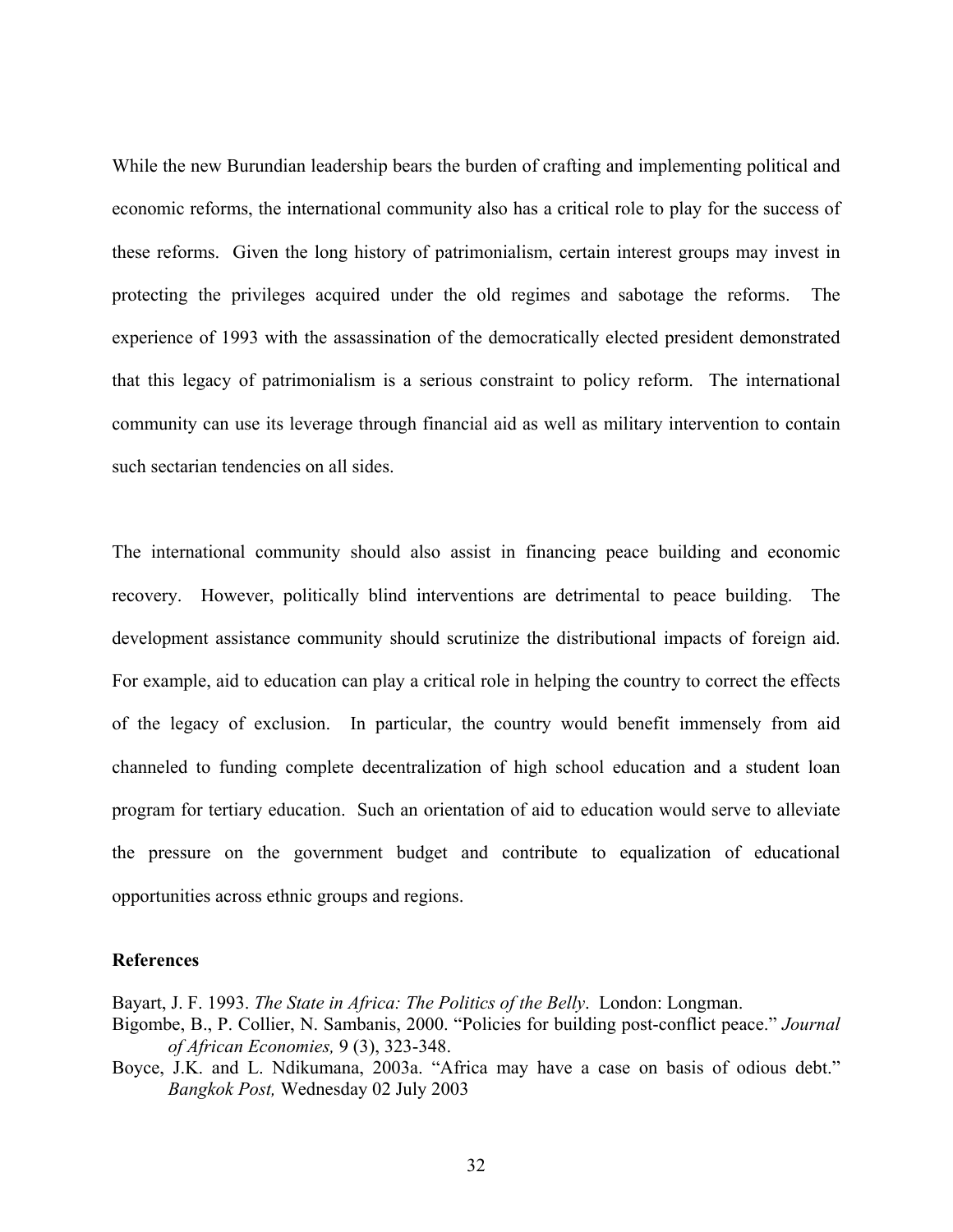- Boyce, J.K. and L. Ndikumana, 2003b. "Africa's odious debts: The war in Iraq might have succeeded in dismantling at least one weapon of mass destruction, the debt bomb." *Taipei Times,* 06 July 2003.
- Collier, P., 2000a. "Ethnicity, politics and economic performance." *Economics and Politics*, 12 (3), 225-245.
- Collier, P., 2000b. "How to reduce corruption." *African Development Review 12(2)*, 191-205.
- Collier, P. 2001. "Ethnic diversity: An economic analysis." *Economic Policy*, 16 (32), 128-166.
- Collier, P., 2003. "Implications of ethnic diversity." In Nnadozie, E. (Ed.). *African Economic Development*. New York: Academic Press, 149-179.
- Collier, P. and A. Hoeffler, 1998. "On the economic incidence of civil war," *Oxford Economic Papers*, 50: 563-573.
- Collier, P. and A. Hoeffler, 2001. "Greed and grievance in civil war," World Bank, mimeo, (January 4, 2001).
- Collier, P. and A. Hoeffler, 2002. "On the incidence of civil war in Africa," *Journal of Conflict Resolution*, 46 (1), 13-28.
- De Soysa, Indra, 2002. "Paradize is a bazaar? Greed, creed, and governance in civil war, 1989- 99", *Journal of Peace Research*, 39 (4), 395-416.
- Eggers, E., 1997. *Historical Dictionary of Burundi*. Lanham, MD: Scarecrow Press.
- Fearon, J.D., 2004. "Primary commodities exports and civil war." Mimeo, Department of Economics, Stanford University.
- Fedderke, J. W., J.M. Luiz, R.H.J. de Kadt, 2004. "Fractionalization and long-run economic growth: South Africa as a time series case study." Mimeo, University of Cape Town, University of Witwatersrand, and University of Natal.
- Grossman, H. I. (1999) "Kleptocracy and revolutions," *Oxford Economic Papers,* 51, 267-283.
- Hintjens, H. M., 1999. "Explaining the 1994 genocide in Rwanda." *Journal of Modern African Studies*, 37 (2), 241-286.
- Jackson, T., 2000. "Equal access to education: A peace imperative for Burundi." International Alert, London.
- Laely, T., 1997. "Peasants, local communities, and central power in Burundi." *Journal of Modern African Studies*, 35 (4), 695-716.
- Lemarchand, R., 1970. *Rwanda and Burundi*. London: Paul Mall Press.
- Lemarchand, R. 1994*. Burundi: Ethnocide as Discourse and Practice*. Cambridge: Cambridge University Press.
- Lemarchand, R., 1995. *Burundi: Ethnic Conflict and Genocide*. Cambridge: Cambridge University Press.
- Ndikumana, L. and K. Emizet, 2003. "The economics of civil war: The case of the Democratic Republic of Congo." Forthcoming In Nicholas Sambanis (Ed.) *Understanding Civil War: Evidence and Analysis. The World Bank.*.
- Ndikumana, L., 1998. "Institutional failure and ethnic conflicts in Burundi," *African Studies Review*, 41 (1): 29-47.
- Ndikumana, L., 2000. "Towards a solution to violence in Burundi: A case for political and economic liberalization", *Journal of Modern African Studies,* 38 (3), 431-459.
- Ndikumana, L., 2004a. "Fiscal policy, conflict, and reconstruction in Burundi and Rwanda." Forthcoming in Addison, T. and A. Roe (Eds.), *Fiscal Policy for Development. Poverty, Reduction*, *and Growth.* Palgrave/Macmillan.